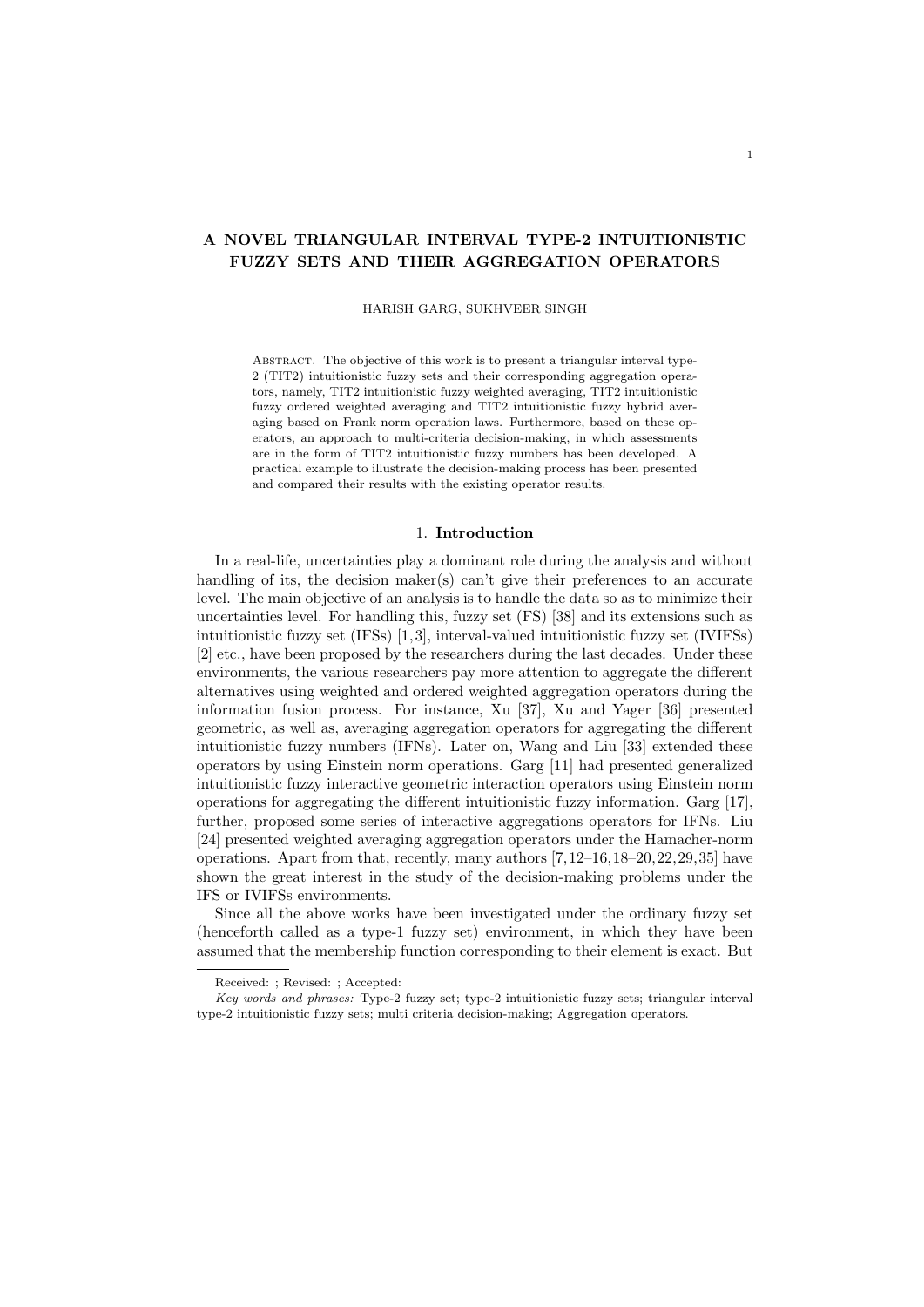however, in some circumstances, it is difficult for the decision-maker to determine an exact membership function for a fuzzy set. In order to overcome it, the concept of the type-2 fuzzy sets (T2FSs) was introduced by Zadeh [39], as an extension of the type-1 fuzzy set. Such sets are fuzzy sets whose membership values themselves are type-1 fuzzy set and is characterized by primary function, secondary function and a footprint of uncertainty (FOU). It is the new third dimension of T2FSs and the footprint of uncertainty can reflect more additional degrees of freedom that make it more capable of handling imprecision and imperfect information in the real-world application. Hence, T2FSs are receiving more and more attentions from researchers and have been successfully developed both in theoretical and in practical aspects. But due to the high complexities of T2FSs, it is difficult to apply in the real situation. For this, an interval type-2 fuzzy sets (IT2FSs) has been considered [25] which contain membership values from zero to one. Castillo et al. [4] discussed the short remarks on FS, IT2FS, general T2FS and IFS. Chen and Lee [5], Chen et al. [6] presented a fuzzy decision -making method based on the ranking values as well as the arithmetic operations of IT2FSs. As all the existing works have been examined under the T2FSs environment by considering only the degree of the membership during an analysis. But, in the real-life situation, it is not possible to make a decision without considering the degree of non-membership (also called as a dissatisfactory degree), as it is difficult for the person to give their preferences towards an object in terms of single or exact number. Thus, for handling it, there is a need for the degree of non-membership into the analysis. Therefore, to overcome it, a degree of membership, non-membership and their corresponding FOU have been considered during the present analysis and called a theory as an interval type-2 intuitionistic fuzzy sets (IT2IFSs).

For a decision-making problem, an essential important step is how to aggregate the decision-making information in different formats with aggregation operators. In that direction, various authors have investigated the problems of the DM under the T2FSs environment by using different aggregation operators as well as information measures [8, 21, 23, 26–28, 30, 32, 34, 40]. All aforementioned aggregation operators are mainly based on the algebraic operational laws of general t-norms and their dual t-conorms. The most widely used norm operations are product and probabilistic sum [9], because these pairs of the triangular norm are useful to carry out computing. However, the main drawbacks of the probability triangular norms are that lack of flexibility and robustness. Apart from them, some of the existing aggregation operators are derived by either the fuzzy extension principle or based on the triangular norms. As the fundamental of information fusion, triangle norms play an important role and have been successfully used, to overcome the drawbacks of the probability triangular norms, to derive various fuzzy aggregation operators [11, 17, 33, 36]. However, until now, there is no research about interval type-2 intuitionistic fuzzy aggregation operator based on triangular norm operations. In order to fill this gap, we will utilize the Frank triangle norms to develop some desirable interval type-2 intuitionistic fuzzy aggregation operators in this paper.

Frank triangle norms [10], is one of the most important norm operations and the generalizations of probabilistic and product t-norm and t-conorm. Further, frank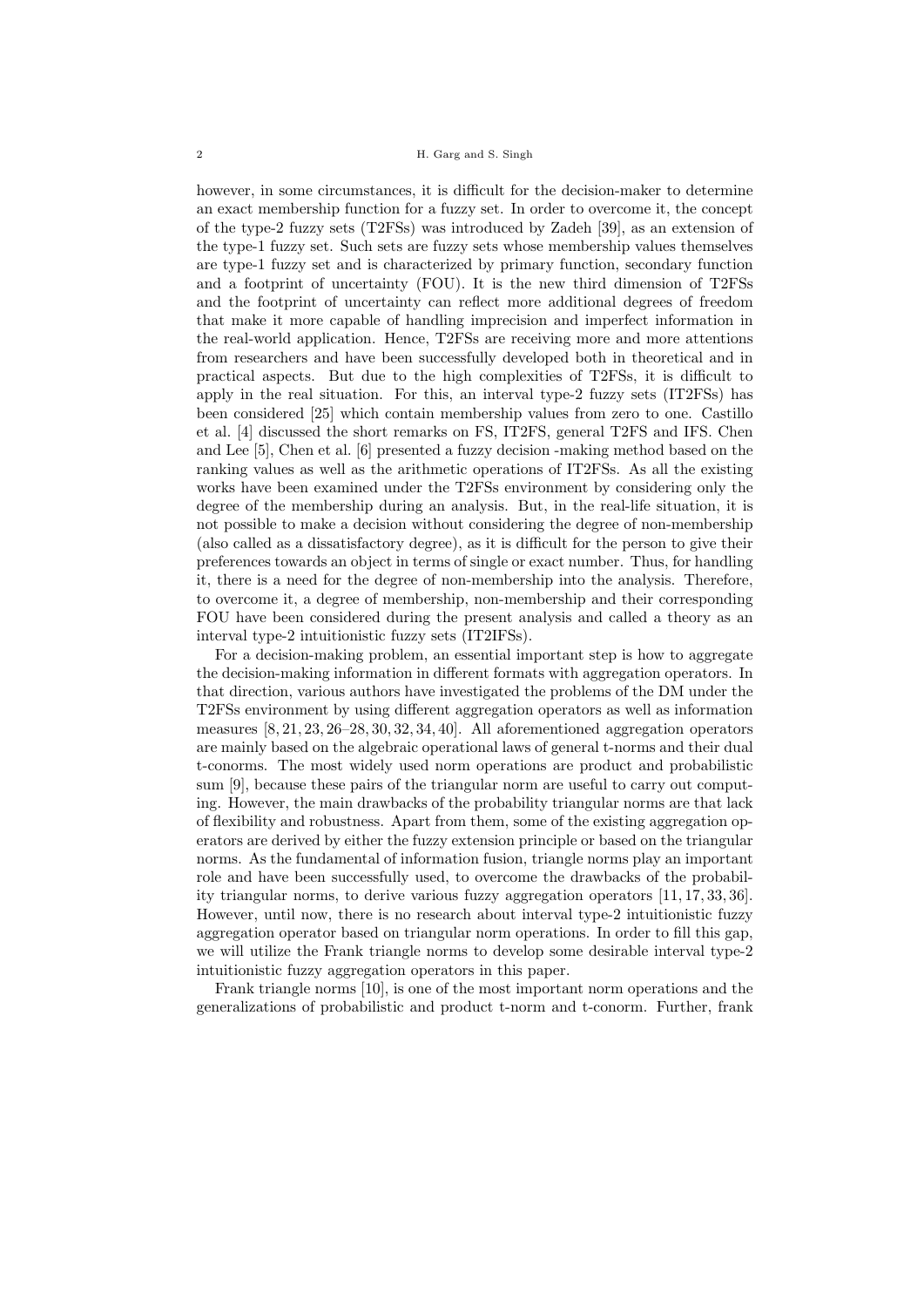triangle norms are the only triangle norm which satisfying the compatibility property. Since the Frank triangle norms involve the parameter, this can provide more flexibility and robustness in the process of information fusion and make it more adequate to model practical decision-making problems than other triangle norms. To the best of our knowledge, very fewer investigations on aggregation operators based on Frank t-norms for the decision-making problems have been done by the authors. For instance, Qin and Liu [30] have presented an aggregation operator for triangular interval type-2 fuzzy set during the decision-making process. Nancy and Garg [29] proposed the weighted averaging and geometric aggregation operator based on the Frank norm operations and called as single-valued neutrosophic Frank weighted averaging and geometric operators respectively. Qin et al. [31] presented a hesitant fuzzy aggregation operator based on the Frank t-norm operations. Therefore, it is meaningful to study aggregation operators based on Frank triangle norms operations and their application in decision-making under triangle interval type-2 intuitionistic fuzzy sets environment.

Thus, keeping inspiration from the fact that IT2IFSs have great powerful ability to model the imprecise and ambiguous information in real-world applications, the present paper have developed the various aggregation operators for the triangular IT2IFSs based on the Frank t-norms for decision-making problems. For it, firstly the basic operational laws based on the Frank t-norms have been defined on the triangular interval type-2 intuitionistic fuzzy numbers (TIT2IFNs). Based on these laws, some aggregation operators, namely triangular interval type-2 intuitionistic fuzzy (TIT2IF) weighted averaging, ordered weighted averaging and hybrid averaging have been proposed. Finally, a decision-making method approach has been presented for solving the decision-making problem under the triangular IT2IFS environment.

The remainder of this paper is shown as follows. In section 2, we briefly introduce some basic concepts of T2FSs, IT2FSs, and Frank t-norms. In section 3, we establish the T2IFSs, TIT2IFSs, and their corresponding Frank t-norms operation laws. In Section 4, we present some newly weighted aggregation operators and discuss some desirable properties in detail. In Section 5, we develop an approach to decision-making process under the TIT2IF environment and then illustrate with a practical example. Section 6 gives the concluding remarks.

#### 2. **Preliminaries**

2.1. **Type 2 fuzzy set [26].** In this section, we will briefly review some of the basic concepts of type-2 fuzzy sets and the Frank t-norms.

**Definition 2.1.** A T2FS  $\alpha$  in the universe of discourse *X*, is characterized by a type-2 membership function  $\mu_{\alpha}(x, u)$  and is defined as follows:

$$
\alpha = \{ ((x, u), \mu_{\alpha}(x, u)) \mid x \in X, u \in j_x \subseteq [0, 1] \}
$$

in which  $0 \leq \mu_{\alpha}(x, u) \leq 1$ . Moreover,  $\alpha$  can also be expressed as

$$
\alpha = \int_{x \in X} \mu_{\alpha}(x)/x = \int_{x \in X} \left[ \int_{u \in j_x} f_x(u)/u \right] / x,
$$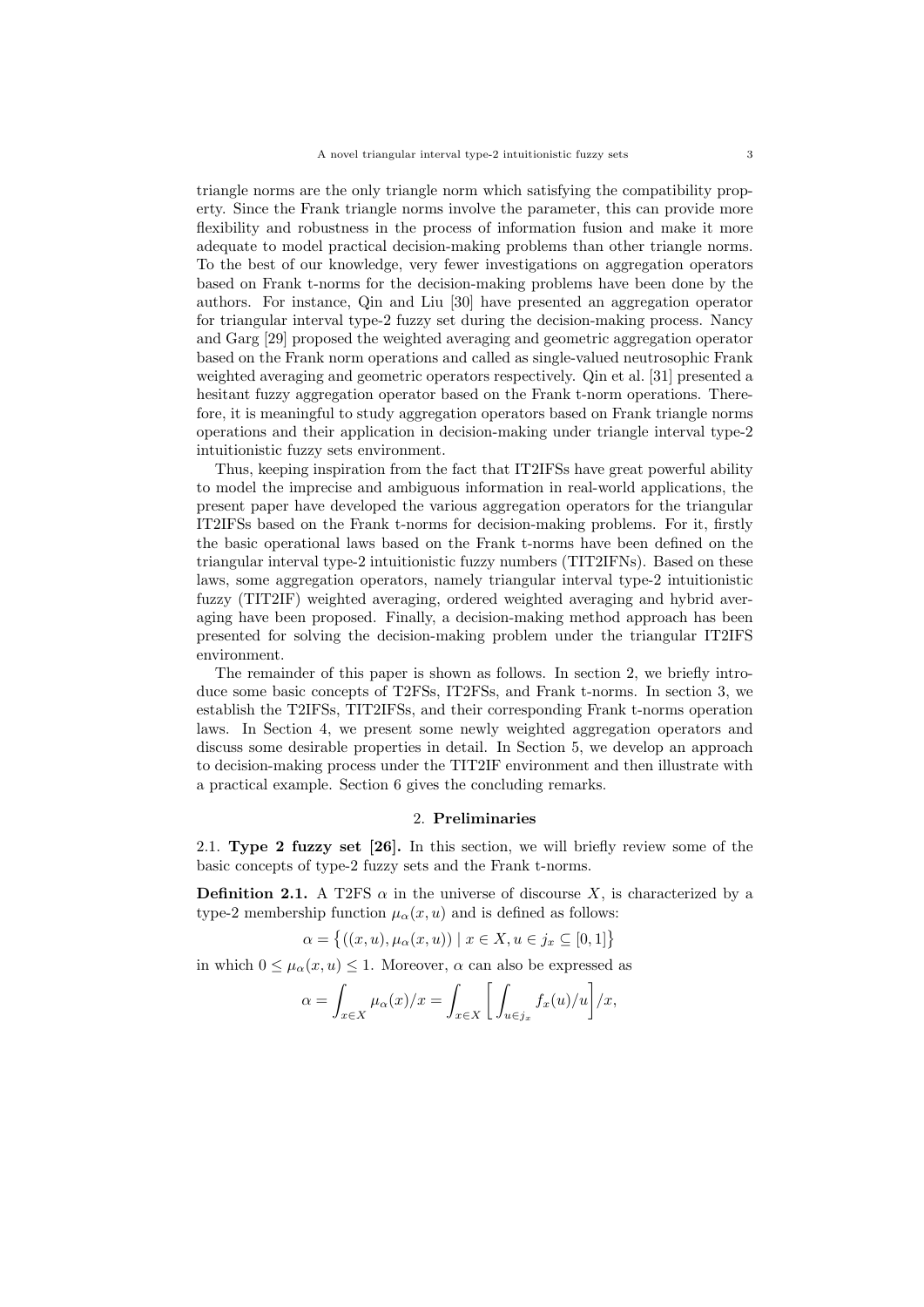### 4 H. Garg and S. Singh

where  $\mu_{\alpha}(x) = \int_{x \in j_x} f_x(u)/u$  is the grade of the membership,  $f_x$  is named as a secondary membership function and the value of  $f_x(u)$  is named as secondary grade or secondary membership. In addition, *u* is an argument of the secondary membership function and  $j_x$  is named as the primary membership function of  $x$ .

**Definition 2.2.** (Interval type-2) [7] An interval type-2 fuzzy set is one in which the membership grade of every domain point is a crisp set whose domain is some interval contained in [0,1].

**Definition 2.3.** (Footprint of uncertainty) [7] Uncertainty in the primary memberships of a type-2 fuzzy set consists of boundary region that we call the "footprint of the uncertainty" (FOU). Mathematically, it is the union of all primary membership functions, i.e.  $FOU(\alpha) = \cup_{x \in X} j_x$ .

2.2. **Triangular interval type-2 fuzzy set [8].** The operations on the T2FSs are very complex and hence cannot be applied in a real-life situations. For it, the interval type-2 fuzzy sets [8] are usually taken in some simplified formations in applications in which the upper membership function (UMF) and the lower membership function (LMF) are represented by the triangular fuzzy numbers.

**Definition 2.4.** Let  $\alpha = \langle [a, b], c, [d, e] \rangle$  be a triangular interval type-2 fuzzy set (TIT2FS) defined on *X* shown in Fig. 1, where *a, b, c, d, e* are reference points of the set, satisfying  $0 \le a \le b \le c \le d \le e \le 1$ . The footprint of uncertainty (FOU) of the membership function of  $\alpha$  is depicted as a shaded portion in Fig. 1. If X is a set consists of all real numbers, then a TIT2FS in *X* is called triangular interval type-2 fuzzy number (TIT2FN).





2.3. **Frank t-norms.** The t-norms  $(T)$  and t-conorms  $(S)$  defined by  $T, S : [0, 1]^2 \rightarrow$  $[0,1]$ , related by  $S(x,y) = 1 - T(1-x, 1-y)$ ,  $\forall x, y \in [0,1]$ . Among the various existing t-norm and t-conorms, Frank norm operations [10] which are an interesting generalizations of probabilistic and Lukasiewicz t-norm and t-conorm, is a general and flexible family of continuous triangular norms. Frank operations include the Frank product( $\otimes$ <sup>*F*</sup>) and Frank sum ( $\oplus$ <sup>*F*</sup>) which are defined in the following ways:

$$
x \oplus_F y = 1 - \log_{\lambda} \left( 1 + \frac{(\lambda^{1-x} - 1)(\lambda^{1-y} - 1)}{\lambda - 1} \right), \lambda > 1 \quad \forall (x, y) \in [0, 1]^2
$$
  

$$
x \otimes_F y = \log_{\lambda} \left( 1 + \frac{(\lambda^x - 1)(\lambda^y - 1)}{\lambda - 1} \right), \lambda > 1 \quad \forall (x, y) \in [0, 1]^2
$$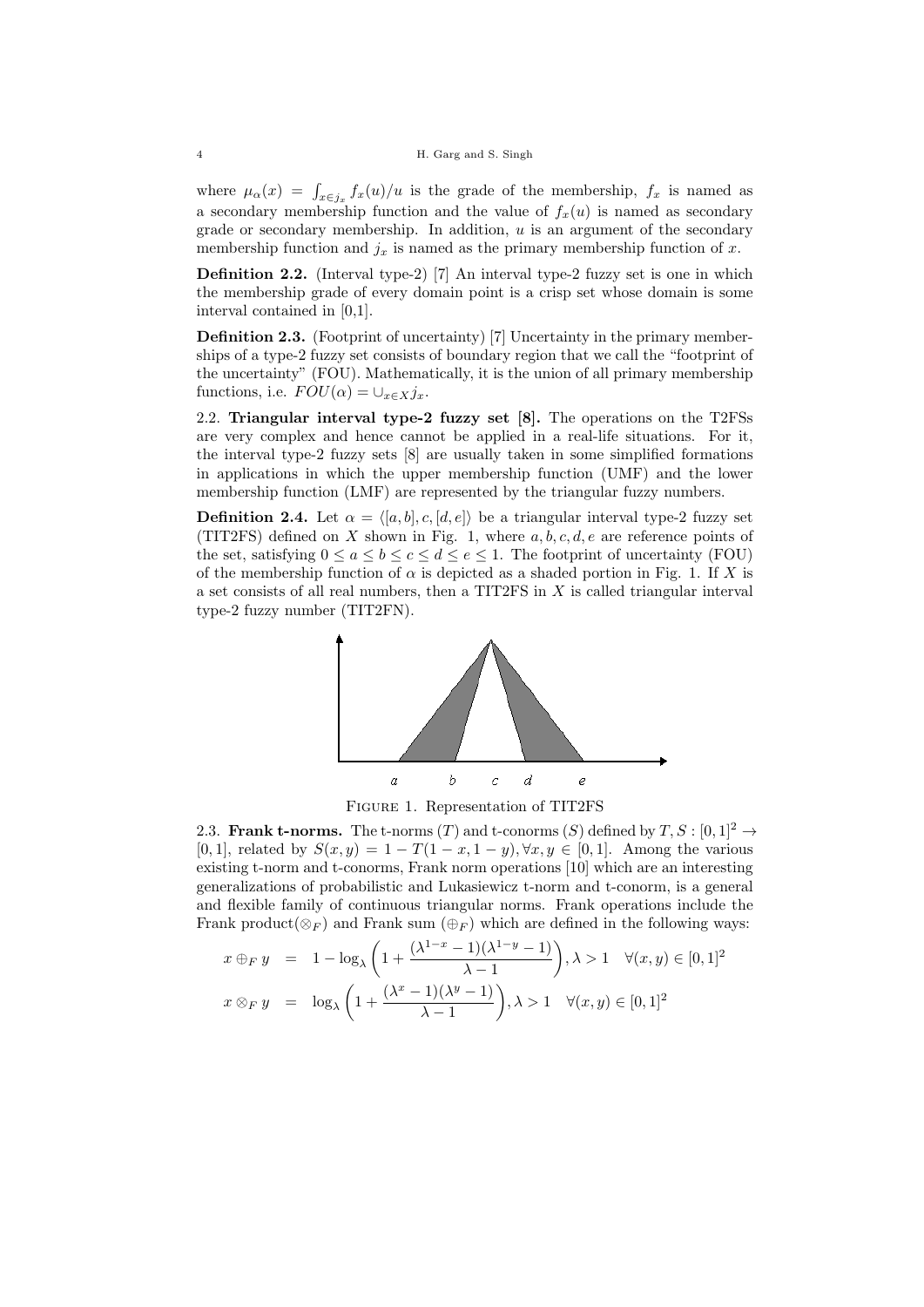Further, it can be easily verified that the Frank sum and product satisfy the following properties, i.e.,

●  $(x \oplus_F y) + (x \otimes_F y) = x + y$ •  $\frac{\partial(x\oplus_F y)}{\partial x} + \frac{\partial(x\otimes_F y)}{\partial x} = \frac{\partial(x\oplus_F y)}{\partial y} + \frac{\partial(x\otimes_F y)}{\partial y} = 1$ 

In addition, Frank t-norm and t-conorm have also two special cases given as follows.

- (i) When  $\lambda \to 1$ , we have  $x \oplus_F y = x + y xy$  and  $x \otimes_F y = xy$  which are the algebraic t-norm and the algebraic t-conorm, respectively.
- (ii) When  $\lambda \to +\infty$ , we have  $x \oplus_F y = \min(x+y, 1)$ ,  $x \otimes_F y = \max(0, x+y-1)$ , which are the Lukasiewicz t-norm and Lukasiewicz t-conorm, respectively.

#### 3. **Type-2 intuitionistic fuzzy set and its operational laws**

3.1. **Type-2 intuitionistic fuzzy set.** In this section, we have extended the T2FSs to the T2IFSs and hence presented some basic concepts of it.

**Definition 3.1.** A type-2 intuitionistic fuzzy set (T2IFS)  $\alpha$  is characterized by a type-2 membership function  $f_x(u_1)$  and type-2 non-membership function  $g_x(u_2)$ and is represented as [32, 40]

$$
\alpha = \{ \langle (x, u_1, u_2), \mu_\alpha(x, u_1), \nu_\alpha(x, u_2) \rangle \mid x \in X, u_1 \in j_x^1, u_2 \in j_x^2 \}
$$

where the element of the domain  $(x, u_1, u_2)$  called as primary membership functions (*u*<sub>1</sub>) and non-membership functions (*u*<sub>2</sub>) of  $x \in X$  while  $\mu_{\alpha}(x, u_1)$  and  $\nu_{\alpha}(x, u_2)$ be the membership of the primary membership functions called as the secondary membership and non-membership functions respectively where  $u_1 \in j_x^1 \subseteq [0,1]$ ,  $u_2 \in j_x^2 \subseteq [0,1]$ . In addition,  $u_1$  and  $u_2$  are arguments of the secondary membership and non-membership functions and  $j_x^1$ ,  $j_x^2$  are named as the primary membership and the non-membership functions of *x*.

**Definition 3.2.** Let  $\alpha$  be a T2IFS in *X* represented by  $\mu_{\alpha}(x, u_1)$  and  $\nu_{\alpha}(x, u_2)$ . If all  $\mu_{\alpha}(x, u_1) = 1$  and  $\nu_{\alpha}(x, u_1) = 0$  then  $\alpha$  is called an interval type-2 intuitionistic fuzzy set (IT2IFS). An IT2IFS can be regarded as a special case of the T2IFS.

3.2. **Triangular interval type-2 Intuitionistic fuzzy sets.** Since due to the high complexities of T2IFS, it is difficult to apply in the real situation. For this, an interval type-2 intuitionistic fuzzy set (IT2IFS) has been considered in which the upper and lower membership and non-membership functions are represented by the triangular fuzzy numbers.

**Definition 3.3.** Let  $\alpha = \langle [a, b], c, [d, e]; [A, B], C, [D, E] \rangle$  be a triangular IT2IFS (TIT2IFS) defined on *X*, shown in Fig. 2, where  $0 \le a \le b \le c \le d \le e \le 1$  and  $0 \leq E \leq D \leq C \leq B \leq A \leq 1$  such that  $e + E \leq 1$ ,  $a + A \leq 1$  is characterized by a linear upper and lower membership and non-membership functions, which are defined as follows:

$$
\text{UMF}_{\mu}(x) = \begin{cases} \frac{x-a}{c-a} & ; & a \leq x < c \\ 1 & ; & x = c \\ \frac{e-x}{e-c} & ; & c \leq x < e \end{cases} \qquad ; \qquad \text{LMF}_{\mu}(x) = \begin{cases} \frac{x-b}{c-b} & ; & b \leq x < c \\ 1 & ; & x = c \\ \frac{d-x}{d-c} & ; & c \leq x < d \end{cases}
$$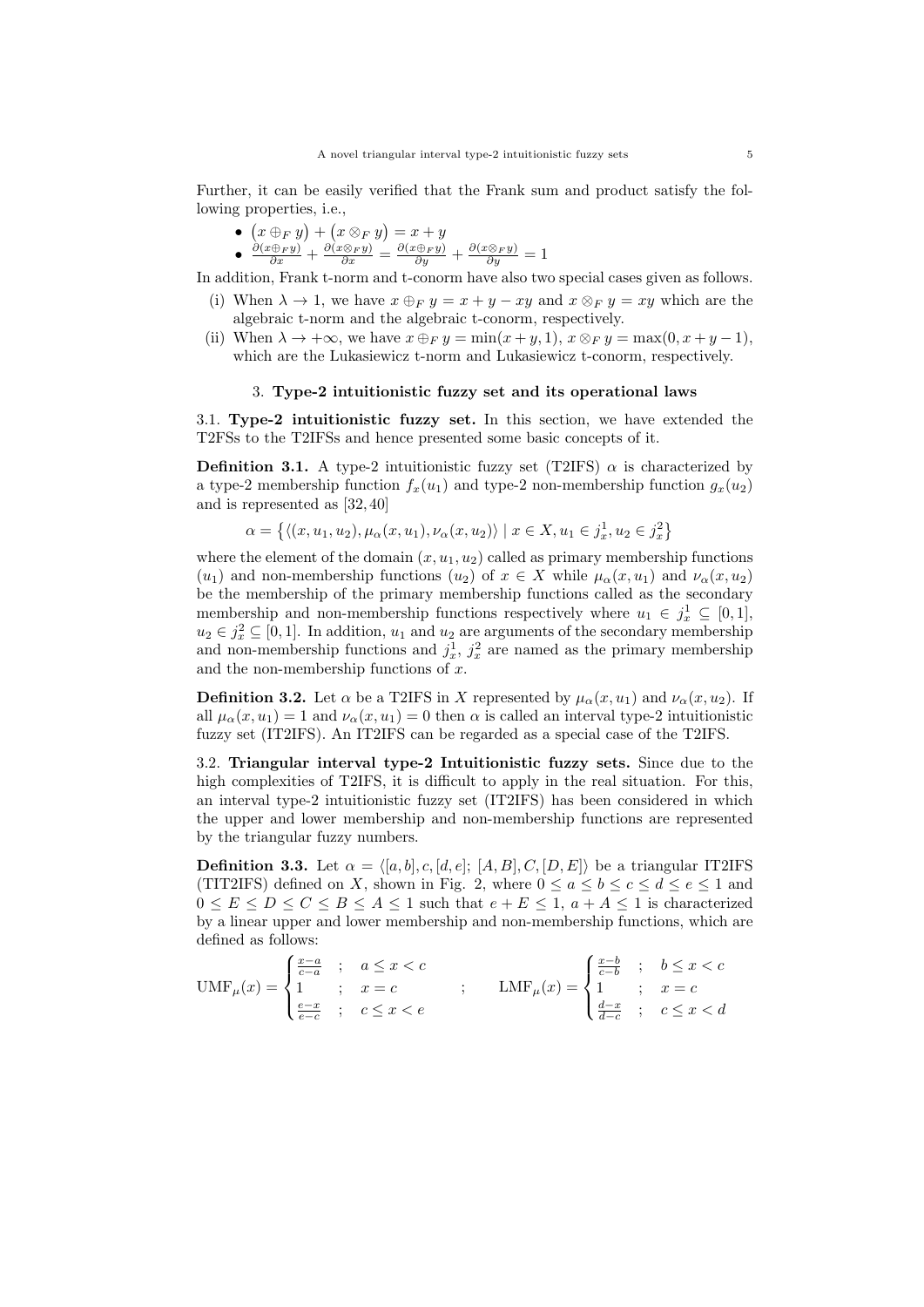and

$$
UMF_{\nu}(x) = \begin{cases} \frac{C-x}{C-E} & ; & E \leq x < C \\ 0 & ; & x = C \\ \frac{x-C}{A-C} & ; & C \leq x < A \end{cases} ; \quad LMF_{\nu}(x) = \begin{cases} \frac{C-x}{C-D} & ; & D \leq x < C \\ 0 & ; & x = C \\ \frac{x-C}{B-C} & ; & C \leq x < B \end{cases}
$$

The FOU of the membership and non-membership functions are depicted as a shaded portion in Fig. 2. If *X* is a set consists of all real numbers, then a TIT2IFS in *X* is called triangular interval type-2 intuitionistic fuzzy number (TIT2IFN).



**Definition 3.4.** A compliment of TIT2IFN  $\alpha = \langle [a, b], c, [d, e]; [A, B], C, [D, E] \rangle$ is given by  $\alpha^c = \langle [A, B], C, [D, E]; [a, b], c, [d, e] \rangle$ .

**Definition 3.5.** In the process of applying these sets to practical problems, it is necessary to rank these numbers. For this, we have defined the ranking value for a TIT2IFN  $\alpha = \langle [a, b], c, [d, e]; [A, B], C, [D, E] \rangle$  as follows:

$$
Rank(\alpha) = \left(\frac{(a-A)+(e-E)}{2} + 1\right) \left(\frac{(a-A)+(b-B)+4(c-C)+(d-D)+(e-E)}{8}\right) (1)
$$

The larger the Rank $(\alpha)$ , the greater the TIT2IFN.

**Definition 3.6.** For any two TIT2IFNs  $\alpha$  and  $\beta$ , the ordering can be defined as  $\alpha \prec \beta$  if Rank $(\alpha) <$  Rank $(\beta)$  and  $\alpha = \beta$  if Rank $(\alpha) =$  Rank $(\beta)$ .

**Example 3.7.** Let  $\alpha = \langle [0.3, 0.4], 0.5, [0.6, 0.7]; [0.6, 0.5], 0.3, [0.2, 0.1] \rangle$  and  $\beta =$ *⟨*[0*.*4*,* 0*.*45], 0*.*50, [0*.*60*,* 0*.*70]; [0*.*6*,* 0*.*4], 0*.*35*,* [0*.*25*,* 0*.*15]*⟩* be two TIT2IFNs. Then, by using Eq. (1), we get  $\text{Rank}(\alpha) = 0.1725$  and  $\text{Rank}(\beta) = 0.1982$ . Since  $\text{Rank}(\alpha)$ Rank( $\beta$ ) and thus, we have  $\beta \succ \alpha$ .

**Definition 3.8.** Let  $\alpha_1 = \langle [a_1, b_1], c_1, [d_1, e_1]; [A_1, B_1], C_1, [D_1, E_1] \rangle$  and  $\alpha_2 =$  $\langle [a_2, b_2], c_2, [d_2, e_2]; [A_2, B_2], C_2, [D_2, E_2] \rangle$  be two TIT2IFNs, we denote the partial order as  $\alpha_1 \succeq_P \alpha_2$  if and only if  $a_1 \ge a_2, b_1 \ge b_2, \ldots, e_1 \ge e_2$  and  $A_1 \le A_2, B_1 \le$  $B_2, \ldots, E_1 \leq E_2$ . Especially,  $\alpha_1 = \alpha_2$  if and only if  $a_1 = a_2, b_2 = b_2, \ldots, e_1 = e_2$ and  $A_1 = A_2, \ldots, E_1 = E_2$ .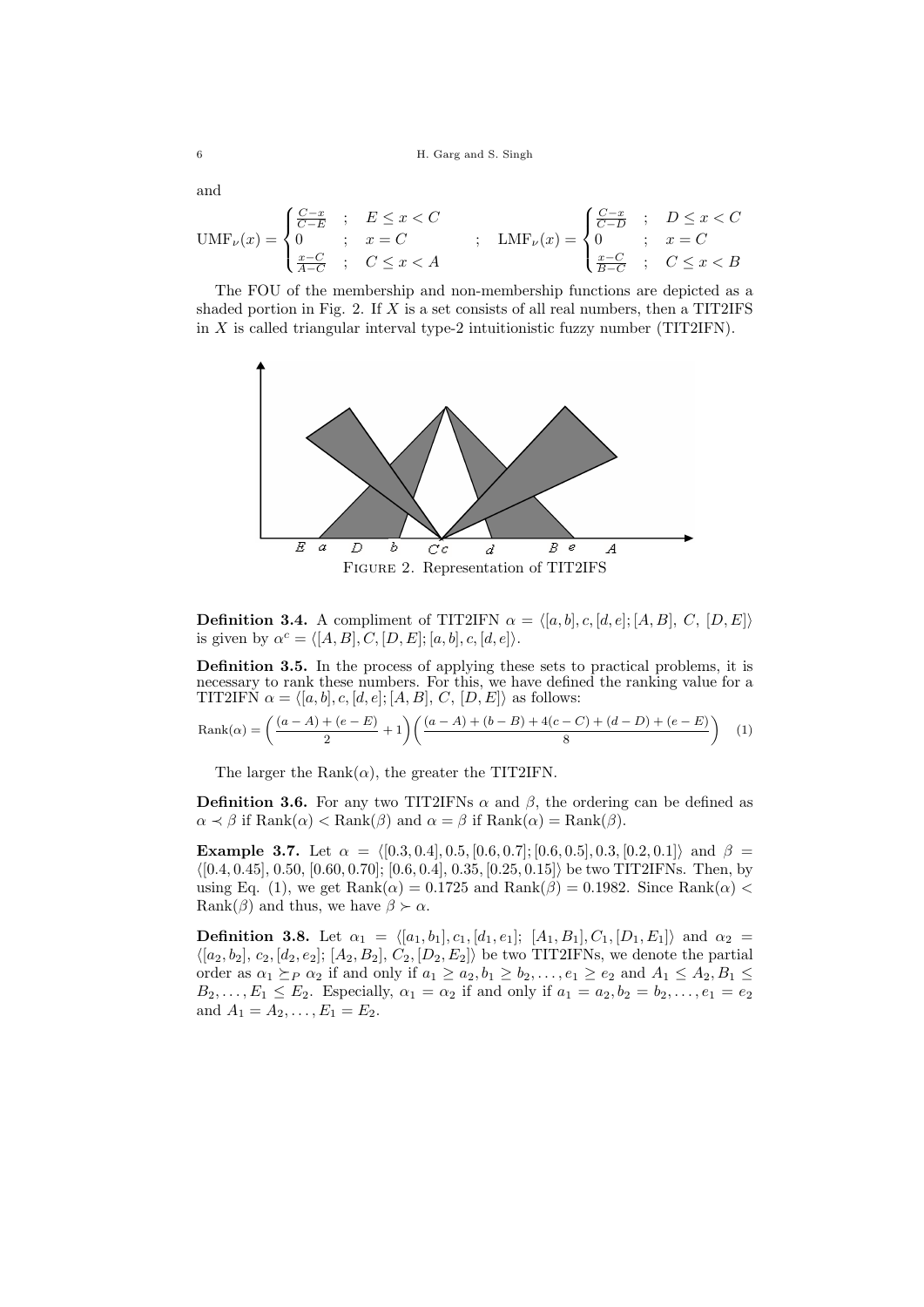From the above definition, it has been observed that if  $\alpha_1 \succeq_P \alpha_2$  which indicate that  $\text{Rank}(\alpha_1) \ge \text{Rank}(\alpha_2)$ . If  $\text{Rank}(\alpha_1) > \text{Rank}(\alpha_2)$  then  $\alpha_1 \succ \alpha_2$ ; if  $\text{Rank}(\alpha_1) =$ Rank $(\alpha_2)$  and since  $a_1 \ge a_2, \ldots, e_1 \ge e_2$  and  $A_1 \le A_2, \ldots, E_1 \le E_2$  then  $a_1 =$  $a_2, \ldots, e_1 = e_2, A_1 = A_2, \ldots, E_1 = E_2$ , which indicates that  $\alpha_1 = \alpha_2$ . Thus, we can say if  $\alpha_1 \succeq_P \alpha_2$  then, we have  $\alpha_1 \succeq \alpha_2$ .

3.3. **Frank Operational laws of TIT2IFNs.** Let  $\alpha = \langle [a, b], c, [d, e]; [A, B],$  $C, [D, E], \ \alpha_1 = \langle [a_1, b_1], c_1, [d_1, e_1]; [A_1, B_1], C_1, [D_1, E_1] \rangle \text{ and } \alpha_2 = \langle [a_2, b_2], c_2,$  $[d_2, e_2]$ ;  $[A_2, B_2]$ ,  $C_2$ ,  $[D_2, E_2]$ *)* be three TIT2IFNs and  $k > 0$ ,  $\lambda > 1$  be two real numbers. Then, the operational laws on these numbers based on the Frank t-norm and t-conorm are defined as below:

(i) Addition operations:  $\alpha_1 \oplus_F \alpha_2$ 

$$
= \left\langle \left[1 - \log_{\lambda}\left(1 + \frac{(\lambda^{1-a_1}-1)(\lambda^{1-a_2}-1)}{\lambda-1}\right), 1 - \log_{\lambda}\left(1 + \frac{(\lambda^{1-b_1}-1)(\lambda^{1-b_2}-1)}{\lambda-1}\right)\right],
$$
  
\n
$$
1 - \log_{\lambda}\left(1 + \frac{(\lambda^{1-c_1}-1)(\lambda^{1-c_2}-1)}{\lambda-1}\right), \left[1 - \log_{\lambda}\left(1 + \frac{(\lambda^{1-d_1}-1)(\lambda^{1-d_2}-1)}{\lambda-1}\right),\right]
$$
  
\n
$$
1 - \log_{\lambda}\left(1 + \frac{(\lambda^{1-c_1}-1)(\lambda^{1-c_2}-1)}{\lambda-1}\right) \left[\log_{\lambda}\left(1 + \frac{(\lambda^{A_1}-1)(\lambda^{A_2}-1)}{\lambda-1}\right),\right]
$$
  
\n
$$
\log_{\lambda}\left(1 + \frac{(\lambda^{B_1}-1)(\lambda^{B_2}-1)}{\lambda-1}\right) \left[\log_{\lambda}\left(1 + \frac{(\lambda^{C_1}-1)(\lambda^{C_2}-1)}{\lambda-1}\right),\right]
$$
  
\n
$$
\left[\log_{\lambda}\left(1 + \frac{(\lambda^{D_1}-1)(\lambda^{D_2}-1)}{\lambda-1}\right), \log_{\lambda}\left(1 + \frac{(\lambda^{E_1}-1)(\lambda^{E_2}-1)}{\lambda-1}\right)\right] \right\rangle
$$

(ii) Multiplication operations:  $\alpha_1 \otimes_F \alpha_2$ 

$$
= \left\langle \left[ \log_{\lambda} \left( 1 + \frac{(\lambda^{a_1} - 1)(\lambda^{a_2} - 1)}{\lambda - 1} \right), \log_{\lambda} \left( 1 + \frac{(\lambda^{b_1} - 1)(\lambda^{b_2} - 1)}{\lambda - 1} \right) \right], \log_{\lambda} \left( 1 + \frac{(\lambda^{c_1} - 1)(\lambda^{c_2} - 1)}{\lambda - 1} \right), \log_{\lambda} \left( 1 + \frac{(\lambda^{d_1} - 1)(\lambda^{d_2} - 1)}{\lambda - 1} \right), \log_{\lambda} \left( 1 + \frac{(\lambda^{c_1} - 1)(\lambda^{c_2} - 1)}{\lambda - 1} \right), \log_{\lambda} \left( 1 + \frac{(\lambda^{c_1} - 1)(\lambda^{c_2} - 1)}{\lambda - 1} \right), \log_{\lambda} \left( 1 + \frac{(\lambda^{1 - A_1} - 1)(\lambda^{1 - A_2} - 1)}{\lambda - 1} \right), \log_{\lambda} \left( 1 + \frac{(\lambda^{1 - B_1} - 1)(\lambda^{1 - B_2} - 1)}{\lambda - 1} \right), 1 - \log_{\lambda} \left( 1 + \frac{(\lambda^{1 - C_1} - 1)(\lambda^{1 - C_2} - 1)}{\lambda - 1} \right), \log_{\lambda} \left( 1 + \frac{(\lambda^{1 - C_1} - 1)(\lambda^{1 - C_2} - 1)}{\lambda - 1} \right) \right\}
$$

(iii) Multiplication by ordinary number:  $k \cdot F \alpha$ 

$$
\begin{array}{l} \displaystyle =\;\;\; \left\langle \;\left[1-\log_{\lambda}\left(1+\frac{(\lambda^{1-a}-1)^{k}}{(\lambda-1)^{k-1}}\right),1-\log_{\lambda}\left(1+\frac{(\lambda^{1-b}-1)^{k}}{(\lambda-1)^{k-1}}\right)\right],\right.\\ \\ \displaystyle \left.1-\log_{\lambda}\left(1+\frac{(\lambda^{1-c}-1)^{k}}{(\lambda-1)^{k-1}}\right),\left[1-\log_{\lambda}\left(1+\frac{(\lambda^{1-d}-1)^{k}}{(\lambda-1)^{k-1}}\right),1-\log_{\lambda}\left(1+\frac{(\lambda^{1-c}-1)^{k}}{(\lambda-1)^{k-1}}\right)\right],\right.\\ \\ \displaystyle \left.\left[\log_{\lambda}\left(1+\frac{(\lambda^{A}-1)^{k}}{(\lambda-1)^{k-1}}\right),\log_{\lambda}\left(1+\frac{(\lambda^{B}-1)^{k}}{(\lambda-1)^{k-1}}\right)\right],\log_{\lambda}\left(1+\frac{(\lambda^{C}-1)^{k}}{(\lambda-1)^{k-1}}\right),\right.\\ \\ \displaystyle \left.\left[\log_{\lambda}\left(1+\frac{(\lambda^{D}-1)^{k}}{(\lambda-1)^{k-1}}\right),\log_{\lambda}\left(1+\frac{(\lambda^{E}-1)^{k}}{(\lambda-1)^{k-1}}\right)\right]\right\rangle \end{array}
$$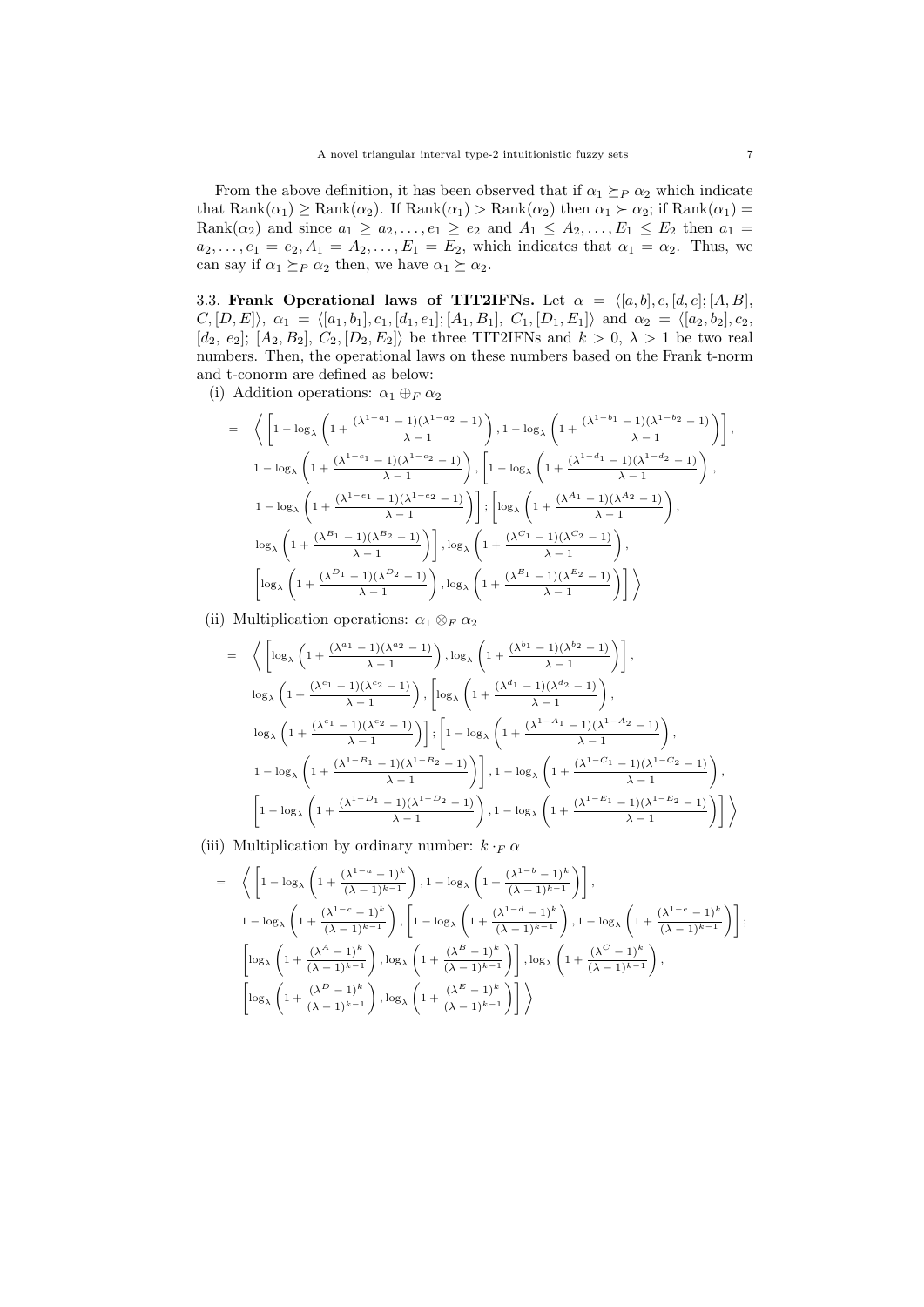(iv) Power operation:  $\alpha^k$ 

$$
\begin{array}{ll} = & \displaystyle \left\langle \left[ \log_{\lambda} \left( 1 + \frac{(\lambda^a - 1)^k}{(\lambda - 1)^{k-1}} \right), \log_{\lambda} \left( 1 + \frac{(\lambda^b - 1)^k}{(\lambda - 1)^{k-1}} \right) \right], \log_{\lambda} \left( 1 + \frac{(\lambda^c - 1)^k}{(\lambda - 1)^{k-1}} \right), \right. \\ & & \displaystyle \left[ \log_{\lambda} \left( 1 + \frac{(\lambda^d - 1)^k}{(\lambda - 1)^{k-1}} \right), \log_{\lambda} \left( 1 + \frac{(\lambda^e - 1)^k}{(\lambda - 1)^{k-1}} \right) \right]; \left[ 1 - \log_{\lambda} \left( 1 + \frac{(\lambda^{1-A} - 1)^k}{(\lambda - 1)^{k-1}} \right), \right. \\ & & \displaystyle \left. 1 - \log_{\lambda} \left( 1 + \frac{(\lambda^{1-B} - 1)^k}{(\lambda - 1)^{k-1}} \right) \right], 1 - \log_{\lambda} \left( 1 + \frac{(\lambda^{1-C} - 1)^k}{(\lambda - 1)^{k-1}} \right), \right. \\ & & \displaystyle \left. \left[ 1 - \log_{\lambda} \left( 1 + \frac{(\lambda^{1-D} - 1)^k}{(\lambda - 1)^{k-1}} \right), 1 - \log_{\lambda} \left( 1 + \frac{(\lambda^{1-E} - 1)^k}{(\lambda - 1)^{k-1}} \right) \right] \right\rangle \end{array}
$$

**Theorem 3.9.** *If*  $\alpha, \alpha_1$  *and*  $\alpha_2$  *be three TIT2IFNs; then,*  $\alpha_3 = \alpha_1 \oplus_F \alpha_2$ ,  $\alpha_4 =$  $\alpha_1 \otimes_F \alpha_2$ ,  $\alpha_5 = k \cdot_F \alpha$  and  $\alpha_6 = \alpha^k$ ,  $k > 0$  are also TIT2IFNs.

*Proof.* Consider  $\alpha_3 = \alpha_1 \oplus \alpha_2 = \langle [a_3, b_3], c_3, [d_3, e_3]; [A_3, B_3], C_3, [D_3, E_3] \rangle$  where

$$
\begin{array}{rcl} a_3 & = & 1 - \log_{\lambda} \left( 1 + \frac{(\lambda^{1-a_1} - 1)(\lambda^{1-a_2} - 1)}{\lambda - 1} \right) \\[2mm] c_3 & = & 1 - \log_{\lambda} \left( 1 + \frac{(\lambda^{1-c_1} - 1)(\lambda^{1-c_2} - 1)}{\lambda - 1} \right) \\[2mm] c_3 & = & 1 - \log_{\lambda} \left( 1 + \frac{(\lambda^{1-c_1} - 1)(\lambda^{1-c_2} - 1)}{\lambda - 1} \right) \\[2mm] c_3 & = & 1 - \log_{\lambda} \left( 1 + \frac{(\lambda^{1-c_1} - 1)(\lambda^{1-c_2} - 1)}{\lambda - 1} \right) \\[2mm] c_3 & = & 1 - \log_{\lambda} \left( 1 + \frac{(\lambda^{1-c_1} - 1)(\lambda^{1-c_2} - 1)}{\lambda - 1} \right) \\[2mm] B_3 & = & \log_{\lambda} \left( 1 + \frac{(\lambda^{B_1} - 1)(\lambda^{B_2} - 1)}{\lambda - 1} \right) \\[2mm] B_3 & = & \log_{\lambda} \left( 1 + \frac{(\lambda^{B_1} - 1)(\lambda^{B_2} - 1)}{\lambda - 1} \right) \\[2mm] B_3 & = & \log_{\lambda} \left( 1 + \frac{(\lambda^{C_1} - 1)(\lambda^{C_2} - 1)}{\lambda - 1} \right) \\[2mm] B_3 & = & \log_{\lambda} \left( 1 + \frac{(\lambda^{D_1} - 1)(\lambda^{D_2} - 1)}{\lambda - 1} \right) \\[2mm] B_3 & = & \log_{\lambda} \left( 1 + \frac{(\lambda^{B_1} - 1)(\lambda^{B_2} - 1)}{\lambda - 1} \right) \\[2mm] B_3 & = & \log_{\lambda} \left( 1 + \frac{(\lambda^{B_1} - 1)(\lambda^{B_2} - 1)}{\lambda - 1} \right) \\[2mm] B_3 & = & \log_{\lambda} \left( 1 + \frac{(\lambda^{B_1} - 1)(\lambda^{B_2} - 1)}{\lambda - 1} \right) \\[2mm] B_3 & = & \log_{\lambda} \left( 1 + \frac{(\lambda^{B_1} - 1)(\lambda^{B_2} - 1)}
$$

Then, in order to show  $\alpha_3$  be TIT2IFN we have to show that  $0 \le a_3 \le b_3 \le c_3 \le$  $d_3 \le e_3 \le 1, 1 \ge A_3 \ge B_3 \ge C_3 \ge D_3 \ge E_3 \ge 0$  and  $e_3 + E_3 \le 1, a_3 + A_3 \le 1$ . Since  $\alpha_j$ ,  $(j = 1, 2)$  be TIT2IFNs which implies that  $0 \le a_j \le b_j \le c_j \le d_j \le e_j \le 1$ ;  $1 \ge A_j \ge B_j \ge C_j \ge D_j \ge E_j \ge 0$ ,  $a_j + A_j \le 1$  and  $e_j + E_j \le 1$  for  $j = 1, 2$ , then, for  $\lambda > 1$  be a real number, we have

$$
\frac{(\lambda^{1-e_1}-1)(\lambda^{1-e_2}-1)}{\lambda-1} \le \frac{(\lambda^{1-d_1}-1)(\lambda^{1-d_2}-1)}{\lambda-1} \le \frac{(\lambda^{1-e_1}-1)(\lambda^{1-e_2}-1)}{\lambda-1}
$$
  

$$
\le \frac{(\lambda^{1-b_1}-1)(\lambda^{1-b_2}-1)}{\lambda-1} \le \frac{(\lambda^{1-a_1}-1)(\lambda^{1-a_2}-1)}{\lambda-1}
$$
  

$$
\Leftrightarrow 0 \le \log_{\lambda} \left(1 + \frac{(\lambda^{1-e_1}-1)(\lambda^{1-e_2}-1)}{\lambda-1}\right) \le \log_{\lambda} \left(1 + \frac{(\lambda^{1-d_1}-1)(\lambda^{1-d_2}-1)}{\lambda-1}\right)
$$
  

$$
\le \log_{\lambda} \left(1 + \frac{(\lambda^{1-e_1}-1)(\lambda^{1-e_2}-1)}{\lambda-1}\right) \le \log_{\lambda} \left(1 + \frac{(\lambda^{1-b_1}-1)(\lambda^{1-b_2}-1)}{\lambda-1}\right)
$$
  

$$
\le \log_{\lambda} \left(1 + \frac{(\lambda^{1-a_1}-1)(\lambda^{1-a_2}-1)}{\lambda-1}\right) \le 1
$$
  

$$
\Leftrightarrow 0 \le a_3 \le b_3 \le c_3 \le d_3 \le e_3 \le 1
$$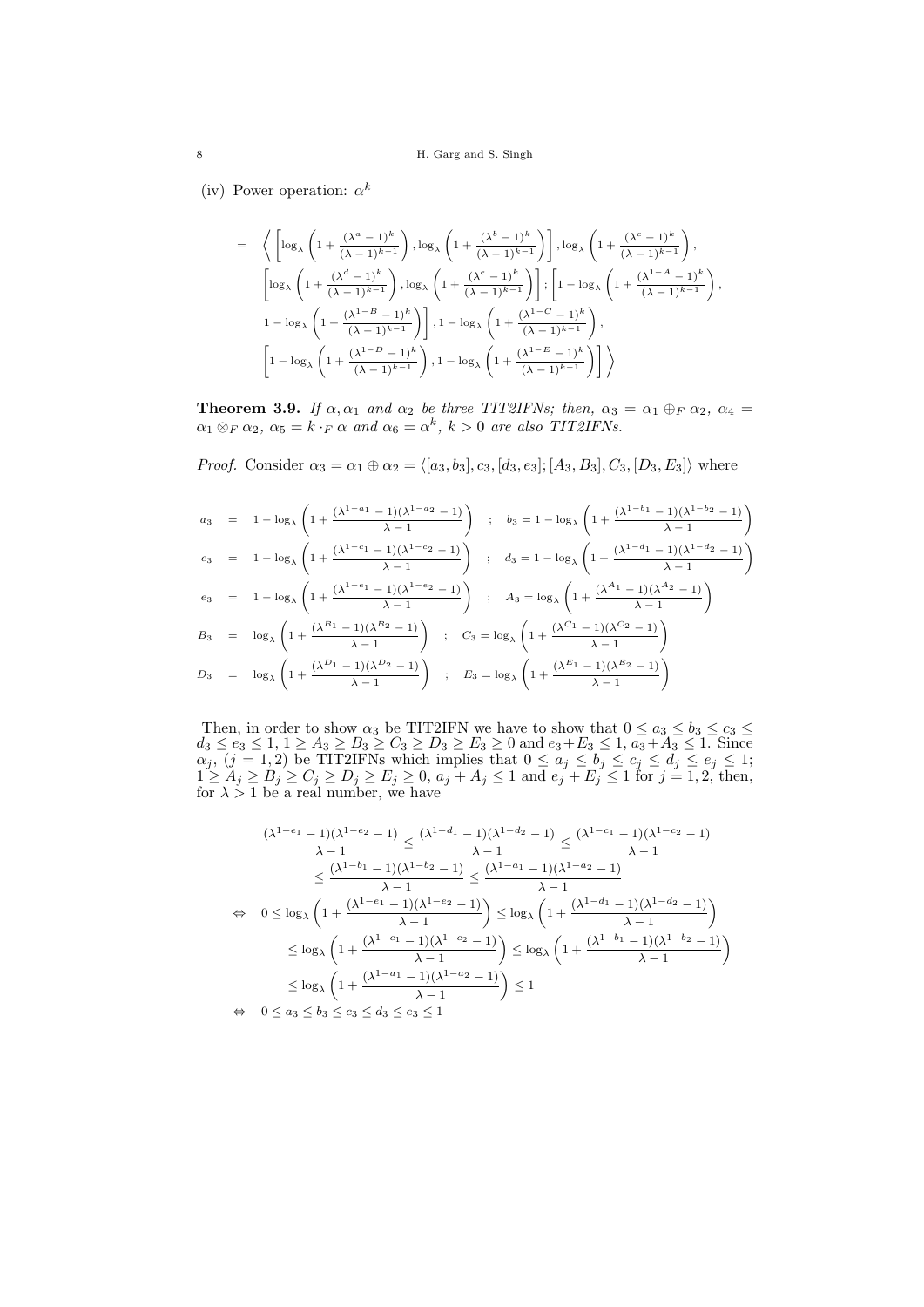and

$$
\frac{(\lambda^{A_1}-1)(\lambda^{A_2}-1)}{\lambda-1} \ge \frac{(\lambda^{B_1}-1)(\lambda^{B_2}-1)}{\lambda-1} \ge \frac{(\lambda^{C_1}-1)(\lambda^{C_2}-1)}{\lambda-1}
$$

$$
\ge \frac{(\lambda^{D_1}-1)(\lambda^{D_2}-1)}{\lambda-1} \ge \frac{(\lambda^{E_1}-1)(\lambda^{E_2}-1)}{\lambda-1}
$$

$$
\Leftrightarrow 1 \ge \log_{\lambda} \left(1 + \frac{(\lambda^{A_1}-1)(\lambda^{A_2}-1)}{\lambda-1}\right) \ge \log_{\lambda} \left(1 + \frac{(\lambda^{B_1}-1)(\lambda^{B_2}-1)}{\lambda-1}\right)
$$

$$
\ge \log_{\lambda} \left(1 + \frac{(\lambda^{C_1}-1)(\lambda^{C_2}-1)}{\lambda-1}\right) \ge \log_{\lambda} \left(1 + \frac{(\lambda^{D_1}-1)(\lambda^{D_2}-1)}{\lambda-1}\right)
$$

$$
\ge \log_{\lambda} \left(1 + \frac{(\lambda^{E_1}-1)(\lambda^{E_2}-1)}{\lambda-1}\right) \ge 0
$$

$$
\Leftrightarrow 1 \ge A_3 \ge B_3 \ge C_3 \ge D_3 \ge E_3 \ge 0
$$

Finally,  $e_3 + E_3 = 1 - \log_{\lambda} \left( 1 + \frac{(\lambda^{1-e_1} - 1)(\lambda^{1-e_2} - 1)}{\lambda - 1} \right)$  $\frac{1}{\lambda - 1}$ ( $\lambda^{1 - e_2} - 1$ ) + log<sub>λ</sub> (1 +  $\frac{(\lambda^{E_1} - 1)(\lambda^{E_2} - 1)}{\lambda - 1}$  $\frac{(1)(\lambda^{E_2}-1)}{\lambda-1}\Big)\leq$  $1-\log_\lambda\left(1+\frac{(\lambda^{E_1}-1)(\lambda^{E_2}-1)}{\lambda-1}\right)$  $\frac{1}{\lambda - 1}$ ( $\lambda^{E_2}$ *-*1)( $\lambda$ <sup>E<sub>1</sub></sub>-1)( $\lambda$ <sup>E<sub>2</sub>-1)</sup></sup>  $\left(\frac{1}{\lambda-1}\right)^{(\lambda^{E_2}-1)}$  *≤* 1. Similarly,  $a_3+A_3 \leq 1$ which indicates that  $\alpha_3 = \alpha_1 \oplus_F \alpha_2$  is TIT2IFN. Similarly, for others.

**Theorem 3.10.** *Let*  $\alpha$ ,  $\alpha_1$  *and*  $\alpha_2$  *be three TIT2IFNs and*  $k, k_1, k_2$  *be three positive real numbers then, we have*

 $(i)$   $α_1 ⊕_F α_2 = α_2 ⊕_F α_1$  $(iii)$   $\alpha_1 \otimes_F \alpha_2 = \alpha_2 \otimes_F \alpha_1$  $(iii)$   $k \cdot_F (\alpha_1 \oplus_F \alpha_2) = k \cdot_F \alpha_1 \oplus_F k \cdot_F \alpha_2$ (iv)  $(\alpha_1 \otimes_F \alpha_2)^k = \alpha_1^k \otimes_F \alpha_2^k$ <br>
(v)  $(k_1 \cdot_F \alpha) \oplus_F (k_2 \cdot_F \alpha) = (k_1 + k_2) \cdot_F \alpha$ *(vi)*  $\alpha^{k_1} \otimes_F \alpha^{k_2} = \alpha^{k_1+k_2}$ 

*Proof.* We prove the parts (i), (iii) and (v) and hence similar for others.

- (i) It is trivial.
- (iii) Since  $\alpha_1$  and  $\alpha_2$  be two TIT2IFNs and then by addition operations, we get

$$
\begin{array}{ll} \alpha_1\oplus_F\alpha_2 & \\ = \left(\left[1-\log_{\lambda}\left(1+\frac{(\lambda^{1-a_1}-1)(\lambda^{1-a_2}-1)}{\lambda-1}\right),1-\log_{\lambda}\left(1+\frac{(\lambda^{1-b_1}-1)(\lambda^{1-b_2}-1)}{\lambda-1}\right)\right], \\ 1-\log_{\lambda}\left(1+\frac{(\lambda^{1-c_1}-1)(\lambda^{1-c_2}-1)}{\lambda-1}\right),\left[1-\log_{\lambda}\left(1+\frac{(\lambda^{1-d_1}-1)(\lambda^{1-d_2}-1)}{\lambda-1}\right),\\ 1-\log_{\lambda}\left(1+\frac{(\lambda^{1-c_1}-1)(\lambda^{1-c_2}-1)}{\lambda-1}\right)\right],\left[\log_{\lambda}\left(1+\frac{(\lambda^{A_1}-1)(\lambda^{A_2}-1)}{\lambda-1}\right),\\ \log_{\lambda}\left(1+\frac{(\lambda^{B_1}-1)(\lambda^{B_2}-1)}{\lambda-1}\right)\right],\log_{\lambda}\left(1+\frac{(\lambda^{C_1}-1)(\lambda^{C_2}-1)}{\lambda-1}\right),\\ \left[\log_{\lambda}\left(1+\frac{(\lambda^{D_1}-1)(\lambda^{D_2}-1)}{\lambda-1}\right),\log_{\lambda}\left(1+\frac{(\lambda^{E_1}-1)(\lambda^{E_2}-1)}{\lambda-1}\right)\right] \right\rbrace \end{array}
$$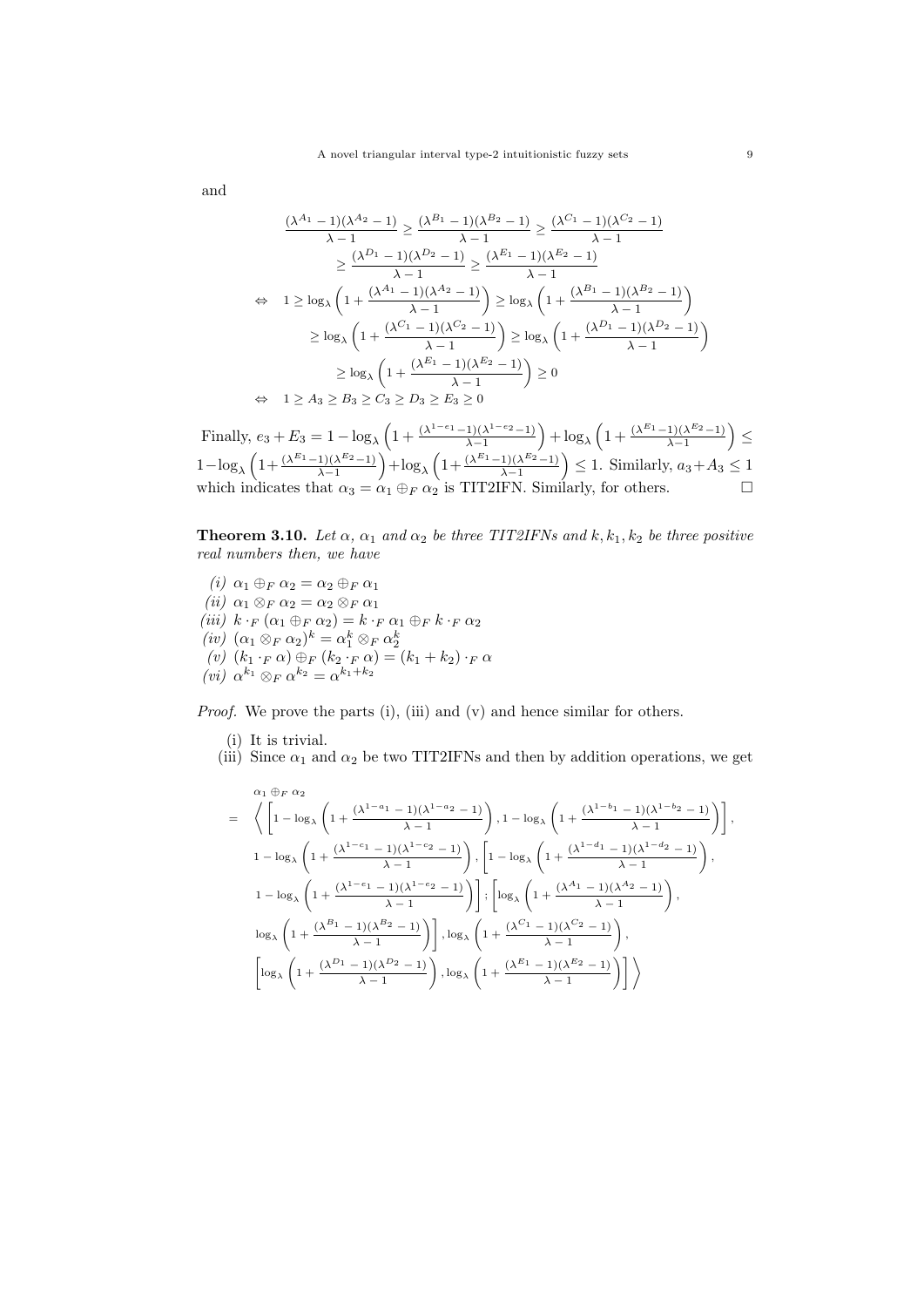Thus,

$$
\begin{array}{ll} & k \cdot_F \left( \alpha_1 \oplus_F \alpha_2 \right) \\ \\ &=& \left\langle \left[ 1 - \log_{\lambda} \left( 1 + \frac{(\lambda^{1-a_1} - 1)^k (\lambda^{1-a_2} - 1)^k}{(\lambda - 1)^{2k-1}} \right), 1 - \log_{\lambda} \left( 1 + \frac{(\lambda^{1-b_1} - 1)^k (\lambda^{1-b_2} - 1)^k}{(\lambda - 1)^{2k-1}} \right) \right] \right\rangle, \\ & 1 - \log_{\lambda} \left( 1 + \frac{(\lambda^{1-c_1} - 1)^k (\lambda^{1-c_2} - 1)^k}{(\lambda - 1)^{2k-1}} \right) \cdot \left[ 1 - \log_{\lambda} \left( 1 + \frac{(\lambda^{1-d_1} - 1)^k (\lambda^{1-d_2} - 1)^k}{(\lambda - 1)^{2k-1}} \right) \right\rangle, \\ & 1 - \log_{\lambda} \left( 1 + \frac{(\lambda^{1-a_1} - 1)^k (\lambda^{1-a_2} - 1)^k}{(\lambda - 1)^{2k-1}} \right) \right] \cdot \left[ \log_{\lambda} \left( 1 + \frac{(\lambda^{d_1} - 1)^k (\lambda^{d_2} - 1)^k}{(\lambda - 1)^{2k-1}} \right) \right\rangle, \\ & \log_{\lambda} \left( 1 + \frac{(\lambda^{B_1} - 1)^k (\lambda^{B_2} - 1)^k}{(\lambda - 1)^{2k-1}} \right) \right] \cdot \log_{\lambda} \left( 1 + \frac{(\lambda^{C_1} - 1)^k (\lambda^{C_2} - 1)^k}{(\lambda - 1)^{2k-1}} \right) \right\rangle \\ &=& \left\langle \left[ 1 - \log_{\lambda} \left( 1 + \frac{(\lambda^{1-a_1} - 1)^k}{(\lambda - 1)^{2k-1}} \right), 1 - \log_{\lambda} \left( 1 + \frac{(\lambda^{1-b_1} - 1)^k}{(\lambda - 1)^{2k-1}} \right) \right] \right\rangle \\ & 1 - \log_{\lambda} \left( 1 + \frac{(\lambda^{1-c_1} - 1)^k}{(\lambda - 1)^{k-1}} \right) \cdot \left[ 1 - \log_{\lambda} \left( 1 + \frac{(\lambda^{1-b_1} - 1)^k}{(\lambda - 1)^{k-1}} \
$$

Hence,  $k \cdot_F (\alpha_1 \oplus_F \alpha_2) = k \cdot_F \alpha_1 \oplus_F k \cdot_F \alpha_2$ .

(v) For  $k_i > 0$ , for  $i = 1, 2$ , we have

$$
k_i \cdot_F \alpha = \left\langle \left[ 1 - \log_{\lambda} \left( 1 + \frac{(\lambda^{1-a} - 1)^{k_i}}{(\lambda - 1)^{k_i - 1}} \right), 1 - \log_{\lambda} \left( 1 + \frac{(\lambda^{1-b} - 1)^{k_i}}{(\lambda - 1)^{k_i - 1}} \right) \right],
$$
  

$$
1 - \log_{\lambda} \left( 1 + \frac{(\lambda^{1-c} - 1)^{k_i}}{(\lambda - 1)^{k_i - 1}} \right), \left[ 1 - \log_{\lambda} \left( 1 + \frac{(\lambda^{1-d} - 1)^{k_i}}{(\lambda - 1)^{k_i - 1}} \right), \right]
$$
  

$$
1 - \log_{\lambda} \left( 1 + \frac{(\lambda^{1-c} - 1)^{k_i}}{(\lambda - 1)^{k_i - 1}} \right) \right]; \left[ \log_{\lambda} \left( 1 + \frac{(\lambda^A - 1)^{k_i}}{(\lambda - 1)^{k_i - 1}} \right), \right]
$$
  

$$
\log_{\lambda} \left( 1 + \frac{(\lambda^B - 1)^{k_i}}{(\lambda - 1)^{k_i - 1}} \right), \log_{\lambda} \left( 1 + \frac{(\lambda^C - 1)^{k_i}}{(\lambda - 1)^{k_i - 1}} \right),
$$
  

$$
\left[ \log_{\lambda} \left( 1 + \frac{(\lambda^D - 1)^{k_i}}{(\lambda - 1)^{k_i - 1}} \right), \log_{\lambda} \left( 1 + \frac{(\lambda^E - 1)^{k_i}}{(\lambda - 1)^{k_i - 1}} \right) \right] \right\rangle
$$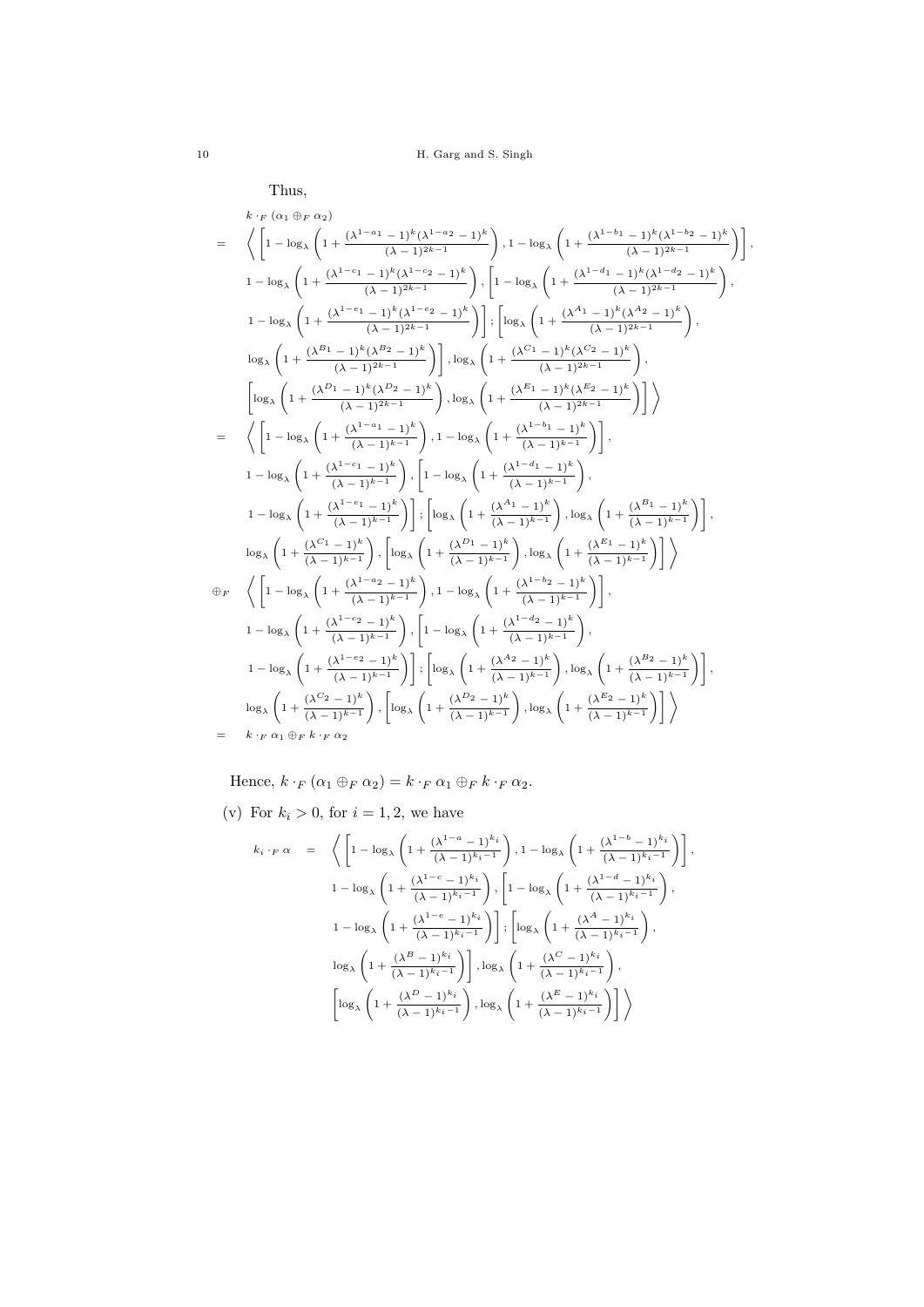Thus,  $k_1 \cdot_F \alpha \oplus_F k_2 \cdot_F \alpha$ 

$$
\begin{array}{l} =\displaystyle \left\langle \left[1-\log_{\lambda}\left(1+\frac{(\lambda^{1-a}-1)^{k_1}}{(\lambda-1)^{k_1-1}}\frac{(\lambda^{1-a}-1)^{k_2}}{(\lambda-1)^{k_2-1}}\right),1-\log_{\lambda}\left(1+\frac{(\lambda^{1-b}-1)^{k_1}}{(\lambda-1)^{k_1-1}}\frac{(\lambda^{1-b}-1)^{k_2}}{(\lambda-1)^{k_2-1}}\right)\right],\\ 1-\log_{\lambda}\left(1+\frac{(\lambda^{1-c}-1)^{k_1}}{(\lambda-1)^{k_2-1}}\frac{(\lambda^{1-c}-1)^{k_2}}{(\lambda-1)}\right),\left[1-\log_{\lambda}\left(1+\frac{(\lambda^{1-d}-1)^{k_1}}{(\lambda-1)^{k_2-1}}\frac{(\lambda^{1-d}-1)^{k_2}}{(\lambda-1)}\right)\right],\\ 1-\log_{\lambda}\left(1+\frac{(\lambda^{1-b}-1)^{k_1}}{(\lambda-1)^{k_1-1}}\frac{(\lambda^{1-b}-1)^{k_2}}{(\lambda-1)^{k_2-1}}\right)\right],\\ \displaystyle \log_{\lambda}\left(1+\frac{(\lambda^{1-b}+1)^{k_1}}{(\lambda-1)^{k_1-1}}\frac{(\lambda^{1-b}-1)^{k_2}}{(\lambda-1)^{k_2-1}}\right)\right],\\ \log_{\lambda}\left(1+\frac{(\lambda^{2-b}+1)^{k_1}}{(\lambda-1)^{k_2-1}}\right),\log_{\lambda}\left(1+\frac{(\lambda^{2-b}+1)^{k_1}}{(\lambda-1)^{k_2-1}}\frac{(\lambda^{2-b}+1)^{k_2}}{(\lambda-1)^{k_2-1}}\right),\\ \displaystyle \log_{\lambda}\left(1+\frac{(\lambda^{2-b}+1)^{k_1}}{(\lambda-1)^{k_1-1}}\frac{(\lambda^{1-b}-1)^{k_2}}{(\lambda-1)^{k_2-1}}\right),\log_{\lambda}\left(1+\frac{(\lambda^{1-b}-1)^{k_1}}{(\lambda-1)^{k_1-1}}\frac{(\lambda^{1-b}-1)^{k_2}}{(\lambda-1)^{k_2-1}}\right)\right)\right)\\ =\left\langle \left[1-\log_{\lambda}\left(1+\frac{(\lambda^{1-a}-1)^{k_1+k_2}}{(\lambda-1)^{k_
$$

Hence  $k_1 \cdot_F \alpha \oplus_F k_2 \cdot_F \alpha = (k_1 + k_2) \cdot_F \alpha$ .

**Theorem 3.11.** *Let*  $\alpha_1$  *and*  $\alpha_2$  *be two TIT2IFNs then,* 

 $(i)$   $\alpha_1^c \oplus_F \alpha_2^c = (\alpha_1 \otimes_F \alpha_2)^c$  $(iii) \ \alpha_1^c \otimes_F \alpha_2^c = (\alpha_1 \oplus_F \alpha_2)^c$ 

*Proof.* The proof is trivial, so it is omitted here.  $\Box$ 

## 4. **Aggregation Operators for TIT2IFNs**

In this section, some series of weighted aggregation operators for TIT2IFNs have been proposed based on above defined Frank t-norm operations.

## 4.1. **Weighted averaging Operator.**

**Definition 4.1.** Let  $\alpha_j$ ,  $j = 1, 2, \ldots, n$  be a collection of TIT2IFNs and if

TIT2IFWA
$$
(\alpha_1, \alpha_2, ..., \alpha_n) = \omega_1 \cdot_F \alpha_1 \oplus_F \omega_2 \cdot_F \alpha_2 \oplus_F ... \oplus_F \omega_n \cdot_F \alpha_n
$$
  
where  $\omega = (\omega_1, \omega_2, ..., \omega_n)^T$  be the weight vector of  $\alpha_j$  such that  $\omega_j > 0$ ,  $\sum_{j=1}^n \omega_j = 1$   
then, TIT2IFWA is called a TIT2IF weighted averaging operator.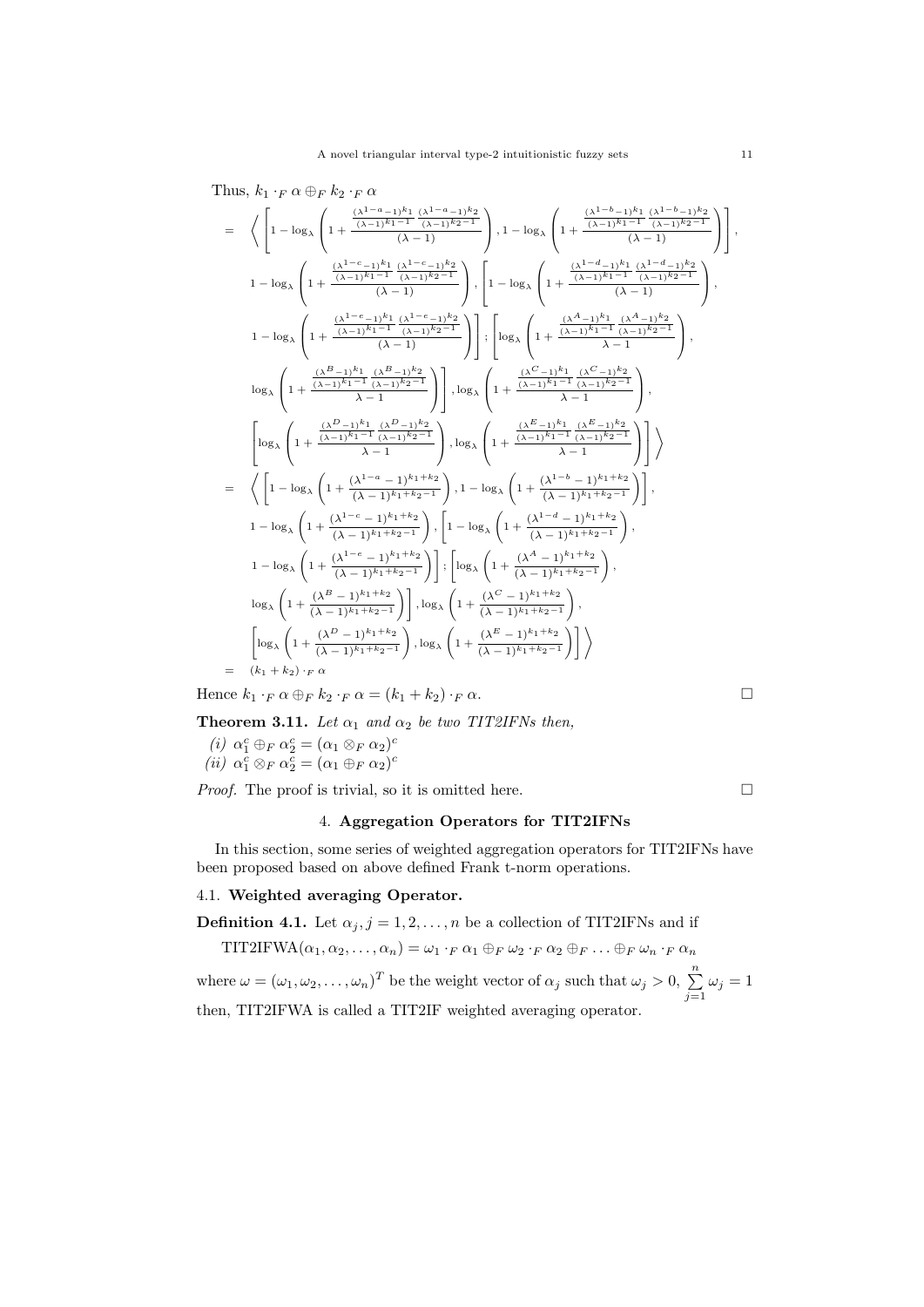**Theorem 4.2.** *The aggregated value by using TIT2IFWA operator for a collection* of TIT2IFNs  $\alpha_j = \langle [a_j, b_j], c_j, [d_j, e_j]; [A_j, B_j], C_j, [D_j, E_j] \rangle, j = 1, 2, \ldots, n$  is still *TIT2IFN and is given by*

TITZIFWA
$$
(\alpha_1, \alpha_2, ..., \alpha_n)
$$
 =  $\left\langle \left[ 1 - \log_{\lambda} \left( 1 + \prod_{j=1}^n (\lambda^{1-a_j} - 1)^{\omega_j} \right) , 1 - \log_{\lambda} \left( 1 + \prod_{j=1}^n (\lambda^{1-a_j} - 1)^{\omega_j} \right) \right],$   
\n
$$
1 - \log_{\lambda} \left( 1 + \prod_{j=1}^n (\lambda^{1-b_j} - 1)^{\omega_j} \right) \right], 1 - \log_{\lambda} \left( 1 + \prod_{j=1}^n (\lambda^{1-c_j} - 1)^{\omega_j} \right),
$$
  
\n
$$
\left[ 1 - \log_{\lambda} \left( 1 + \prod_{j=1}^n (\lambda^{1-d_j} - 1)^{\omega_j} \right) , 1 - \log_{\lambda} \left( 1 + \prod_{j=1}^n (\lambda^{1-c_j} - 1)^{\omega_j} \right) \right],
$$
  
\n
$$
\left[ \log_{\lambda} \left( 1 + \prod_{j=1}^n (\lambda^{a_j} - 1)^{\omega_j} \right) , \log_{\lambda} \left( 1 + \prod_{j=1}^n (\lambda^{B_j} - 1)^{\omega_j} \right) \right], \log_{\lambda} \left( 1 + \prod_{j=1}^n (\lambda^{C_j} - 1)^{\omega_j} \right),
$$
  
\n
$$
\left[ \log_{\lambda} \left( 1 + \prod_{j=1}^n (\lambda^{D_j} - 1)^{\omega_j} \right) , \log_{\lambda} \left( 1 + \prod_{j=1}^n (\lambda^{E_j} - 1)^{\omega_j} \right) \right] \right\rangle
$$
 (2)

*Proof.* We will prove the Eq. (2) by mathematical induction on *n*. Since for each  $j, \alpha_j$  is a TIT2IFN. Then, the following steps of the mathematical induction have been followed:

Step 1: For  $n = 2$ , we have TIT2IFWA $(\alpha_1, \alpha_2) = \omega_1 \cdot_F \alpha_1 \oplus_F \omega_2 \cdot_F \alpha_2$ . Thus, by the operation of TIT2IFNs for  $i = 1, 2$ , we get

$$
\omega_i \cdot_F \alpha_i = \left\langle \left[ 1 - \log_{\lambda} \left( 1 + \frac{(\lambda^{1-a_i} - 1)^{\omega_i}}{(\lambda - 1)^{\omega_i - 1}} \right), 1 - \log_{\lambda} \left( 1 + \frac{(\lambda^{1-b_i} - 1)^{\omega_i}}{(\lambda - 1)^{\omega_i - 1}} \right) \right],
$$
  

$$
1 - \log_{\lambda} \left( 1 + \frac{(\lambda^{1-c_i} - 1)^{\omega_i}}{(\lambda - 1)^{\omega_i - 1}} \right), \left[ 1 - \log_{\lambda} \left( 1 + \frac{(\lambda^{1-d_i} - 1)^{\omega_i}}{(\lambda - 1)^{\omega_i - 1}} \right) \right],
$$
  

$$
1 - \log_{\lambda} \left( 1 + \frac{(\lambda^{1-e_i} - 1)^{\omega_i}}{(\lambda - 1)^{\omega_i - 1}} \right) \right], \left[ \log_{\lambda} \left( 1 + \frac{(\lambda^{A_i} - 1)^{\omega_i}}{(\lambda - 1)^{\omega_i - 1}} \right) \right],
$$
  

$$
\log_{\lambda} \left( 1 + \frac{(\lambda^{B_i} - 1)^{\omega_i}}{(\lambda - 1)^{\omega_i - 1}} \right), \log_{\lambda} \left( 1 + \frac{(\lambda^{C_i} - 1)^{\omega_i}}{(\lambda - 1)^{\omega_i - 1}} \right),
$$
  

$$
\left[ \log_{\lambda} \left( 1 + \frac{(\lambda^{D_i} - 1)^{\omega_i}}{(\lambda - 1)^{\omega_i - 1}} \right), \log_{\lambda} \left( 1 + \frac{(\lambda^{E_i} - 1)^{\omega_i}}{(\lambda - 1)^{\omega_i - 1}} \right) \right] \right\rangle
$$

Thus, by addition law of TIT2IFNs, we get

TIT2IFWA $(\alpha_1, \alpha_2)$ 

$$
= \left\langle \left[1 - \log_{\lambda} \left( (\lambda^{1-a_1} - 1)^{\omega_1} (\lambda^{1-a_2} - 1)^{\omega_2} \right), 1 - \log_{\lambda} \left( (\lambda^{1-b_1} - 1)^{\omega_1} (\lambda^{1-b_2} - 1)^{\omega_2} \right) \right],
$$
  
\n
$$
1 - \log_{\lambda} \left( (\lambda^{1-c_1} - 1)^{\omega_1} (\lambda^{1-c_2} - 1)^{\omega_2} \right), \left[1 - \log_{\lambda} \left( (\lambda^{1-d_1} - 1)^{\omega_1} (\lambda^{1-d_2} - 1)^{\omega_2} \right), \right.
$$
  
\n
$$
1 - \log_{\lambda} \left( (\lambda^{1-e_1} - 1)^{\omega_1} (\lambda^{1-e_2} - 1)^{\omega_2} \right) \right]; \left[ \log_{\lambda} \left( (\lambda^{A_1} - 1)^{\omega_1} (\lambda^{A_2} - 1)^{\omega_2} \right), \right.
$$
  
\n
$$
\log_{\lambda} \left( (\lambda^{B_1} - 1)^{\omega_1} (\lambda^{B_2} - 1)^{\omega_2} \right) \right], \log_{\lambda} \left( (\lambda^{C_1} - 1)^{\omega_1} (\lambda^{C_2} - 1)^{\omega_2} \right),
$$
  
\n
$$
\left[ \log_{\lambda} \left( (\lambda^{D_1} - 1)^{\omega_1} (\lambda^{D_2} - 1)^{\omega_2} \right), \log_{\lambda} \left( (\lambda^{E_1} - 1)^{\omega_1} (\lambda^{E_2} - 1)^{\omega_2} \right) \right] \right\rangle
$$

Thus, result hold for  $n = 2$ .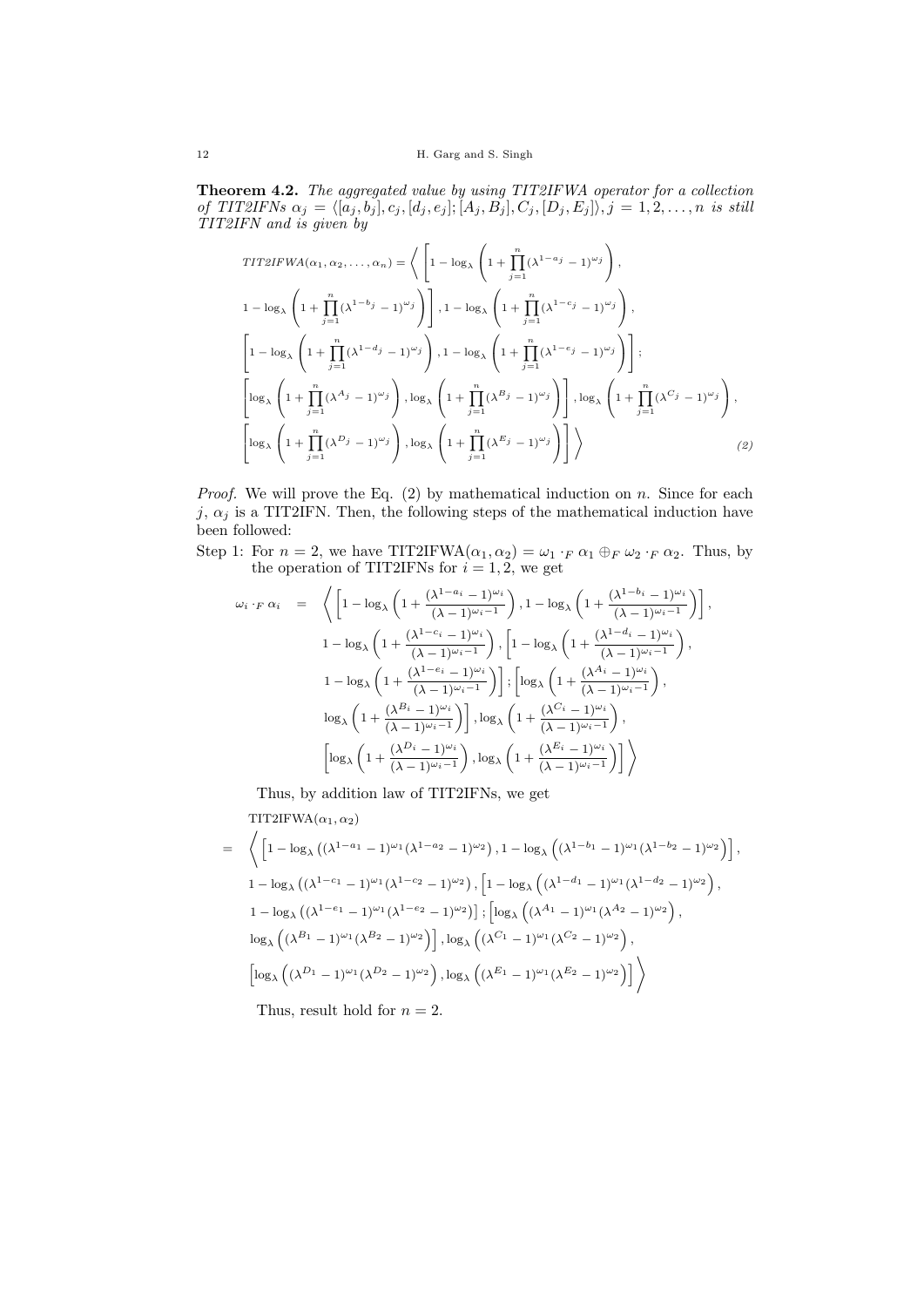Step 2: If Eq. (2) holds for  $n = k$ , then for  $n = k + 1$ , we have

$$
\begin{split} &\text{TTIT2IFWA}(\alpha_{1},\alpha_{2},\ldots,\alpha_{k+1}) = \text{TIT2IFWA}(\alpha_{1},\alpha_{2},\ldots,\alpha_{k}) \oplus \wp \omega_{k+1} \cdot \wp \alpha_{k+1} \\ =& \left\langle \left[1-\log_{\lambda}\left(1+\prod_{j=1}^{k}(\lambda^{1-\alpha_{j}}-1)^{\omega_{j}}\right),1-\log_{\lambda}\left(1+\prod_{j=1}^{k}(\lambda^{1-\delta_{j}}-1)^{\omega_{j}}\right)\right],\\ &\qquad 1-\log_{\lambda}\left(1+\prod_{j=1}^{k}(\lambda^{1-\alpha_{j}}-1)^{\omega_{j}}\right),\left[1-\log_{\lambda}\left(1+\prod_{j=1}^{k}(\lambda^{4_{j}}-1)^{\omega_{j}}\right)\right],\\ &\qquad 1-\log_{\lambda}\left(1+\prod_{j=1}^{k}(\lambda^{1-\alpha_{j}}-1)^{\omega_{j}}\right)\right],\\ &\log_{\lambda}\left(1+\prod_{j=1}^{k}(\lambda^{\beta_{j}}-1)^{\omega_{j}}\right)\right],\\ &\log_{\lambda}\left(1+\prod_{j=1}^{k}(\lambda^{\beta_{j}}-1)^{\omega_{j}}\right),\\ &\log_{\lambda}\left(1+\prod_{j=1}^{k}(\lambda^{\beta_{j}}-1)^{\omega_{j}}\right),\\ &\qquad \left[\log_{\lambda}\left(1+\prod_{j=1}^{k}(\lambda^{\beta_{j}}-1)^{\omega_{j}}\right),\log_{\lambda}\left(1+\prod_{j=1}^{k}(\lambda^{\beta_{j}}-1)^{\omega_{j}}\right)\right],\\ &\qquad 1-\log_{\lambda}\left(1+\frac{(\lambda^{1-\alpha_{k+1}}-1)^{\omega_{k+1}}}{(\lambda-1)^{\omega_{k+1}-1}}\right),1-\log_{\lambda}\left(1+\frac{(\lambda^{1-\delta_{k+1}}-1)^{\omega_{k+1}}}{(\lambda-1)^{\omega_{k+1}-1}}\right),\\ &\qquad 1-\log_{\lambda}\left(1+\frac{(\lambda^{1-\epsilon_{k+1}}-1)^{\omega_{k+1}}}{(\lambda-1)^{\omega_{k+1}-1}}\right),\left[1-\log_{\lambda}\left(1+\frac{(\lambda^{1-\delta_{k+1}}-1)^{\omega_{k+1}}}{(\lambda-1)^{\omega_{k+1}-1}}\right),\\ &\qquad 1-\log_{\lambda}\left(1+\
$$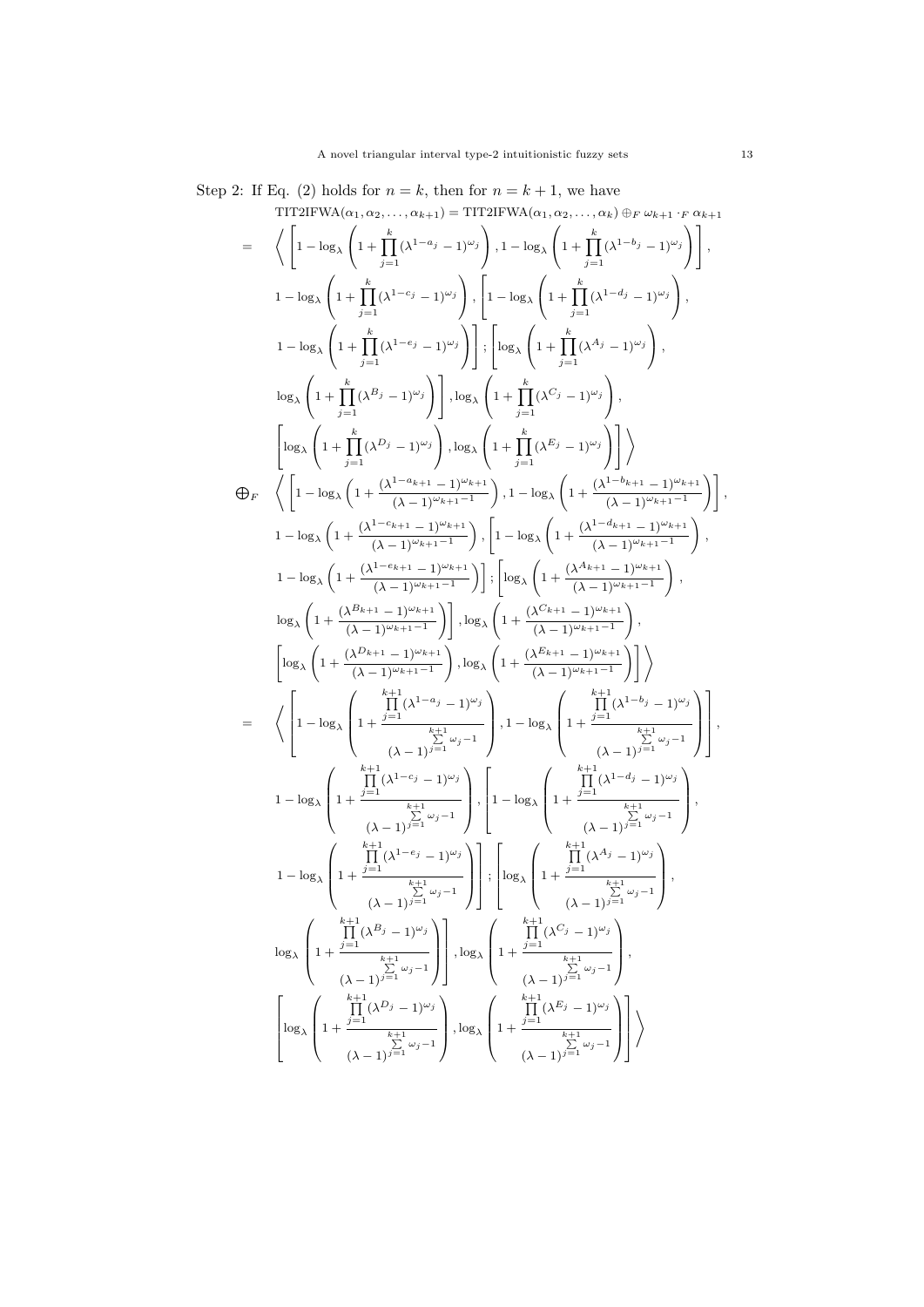14 H. Garg and S. Singh

$$
= \left\langle \left[1 - \log_{\lambda} \left(1 + \prod_{j=1}^{k+1} (\lambda^{1-a_j} - 1)^{\omega_j}\right), 1 - \log_{\lambda} \left(1 + \prod_{j=1}^{k+1} (\lambda^{1-b_j} - 1)^{\omega_j}\right)\right],
$$
  
\n
$$
1 - \log_{\lambda} \left(1 + \prod_{j=1}^{k+1} (\lambda^{1-c_j} - 1)^{\omega_j}\right), \left[1 - \log_{\lambda} \left(1 + \prod_{j=1}^{k+1} (\lambda^{1-d_j} - 1)^{\omega_j}\right),\right]
$$
  
\n
$$
1 - \log_{\lambda} \left(1 + \prod_{j=1}^{k+1} (\lambda^{1-e_j} - 1)^{\omega_j}\right)\right], \left[\log_{\lambda} \left(1 + \prod_{j=1}^{k+1} (\lambda^{A_j} - 1)^{\omega_j}\right),\right]
$$
  
\n
$$
\log_{\lambda} \left(1 + \prod_{j=1}^{k+1} (\lambda^{B_j} - 1)^{\omega_j}\right), \log_{\lambda} \left(1 + \prod_{j=1}^{k+1} (\lambda^{C_j} - 1)^{\omega_j}\right),\right]
$$
  
\n
$$
\left[\log_{\lambda} \left(1 + \prod_{j=1}^{k+1} (\lambda^{D_j} - 1)^{\omega_j}\right), \log_{\lambda} \left(1 + \prod_{j=1}^{k+1} (\lambda^{E_j} - 1)^{\omega_j}\right)\right]\right\rangle
$$

Thus, results holds for  $n = k + 1$  and hence, by the principle of mathematical induction, result given in Eq. (2) holds for all positive integer *n*.

It has been observed from the TIT2IFWA operator that it satisfies the certain properties such as boundedness, idempotent and monotonicity, invariance etc., which can be demonstrated as follows:

**Theorem 4.3.** *(Idempotency:)* If  $\alpha_i = \alpha_0$  for all *j*, then  $TIT2IFWA(\alpha_1, \alpha_2, \ldots, \alpha_n) = \alpha_0$ 

The proof of Theorem 4.3 is provided in Appendix.

**Theorem 4.4.** *(Boundedness:)* Let  $\alpha^{-} = \langle \left[\min_{j} \{a_j\}, \min_{j} \{b_j\}\right], \min_{j} \{c_j\}, \left[\min_{j} \{d_j\},\right]$  $\min_{j} \{e_j\}$ ;  $\{\max_{j} \{A_j\}, \max_{j} \{B_j\}$ ,  $\max_{j} \{C_j\}$ ,  $\{\max_{j} \{D_j\}, \max_{j} \{E_j\}$  and  $\alpha^+ = \langle \{\max_{j}$  $\{a_j\}$ , max $\{b_j\}$ , max $\{c_j\}$ , [max $\{d_j\}$ , max $\{e_j\}$ ]; [min $\{A_j\}$ , min $\{B_j\}$ ], min $\{C_j\}$ ,  $\left\{\min_j \{D_j\}, \min_j \{E_j\}\right\}$  then

$$
\alpha^- \leq TIT2IFWA(\alpha_1, \alpha_2, \dots, \alpha_n) \leq \alpha^+
$$

The proof of Theorem 4.4 is provided in Appendix.

**Theorem 4.5.** *(Monotonicity:)* If  $\alpha_j$  and  $\beta_j$  be collections of two TIT2IFNs such *that*  $\alpha_j \leq \beta_j$  *then* 

 $TIT2IFWA(\alpha_1, \alpha_2, \ldots, \alpha_n) \leq TIT2IFWA(\beta_1, \beta_2, \ldots, \beta_n)$ 

**Theorem 4.6.** *(Shift-invariance:) If β be another TIT2IFN, then*

 $TIT2IFWA(\alpha_1 \oplus_F \beta, \alpha_2 \oplus_F \beta, \ldots, \alpha_n \oplus_F \beta) = TIT2IFWA(\alpha_1, \alpha_2 \ldots, \alpha_n) \oplus_F \beta$ 

**Theorem 4.7.** *(Homogeneity:)* If  $\beta > 0$  *be a real number, then* 

TIT2IFWA $(\beta \cdot_F \alpha_1, \beta \cdot_F \alpha_2, \ldots, \beta \cdot_F \alpha_n) = \beta \cdot_F TIT2IFWA(\alpha_1, \alpha_2, \ldots, \alpha_n)$ 

*Proof.* The proof of these Theorems can be easily derived from the Frank operational laws of TIT2IFNs; thus, it is omitted here due to the space limitations.  $\Box$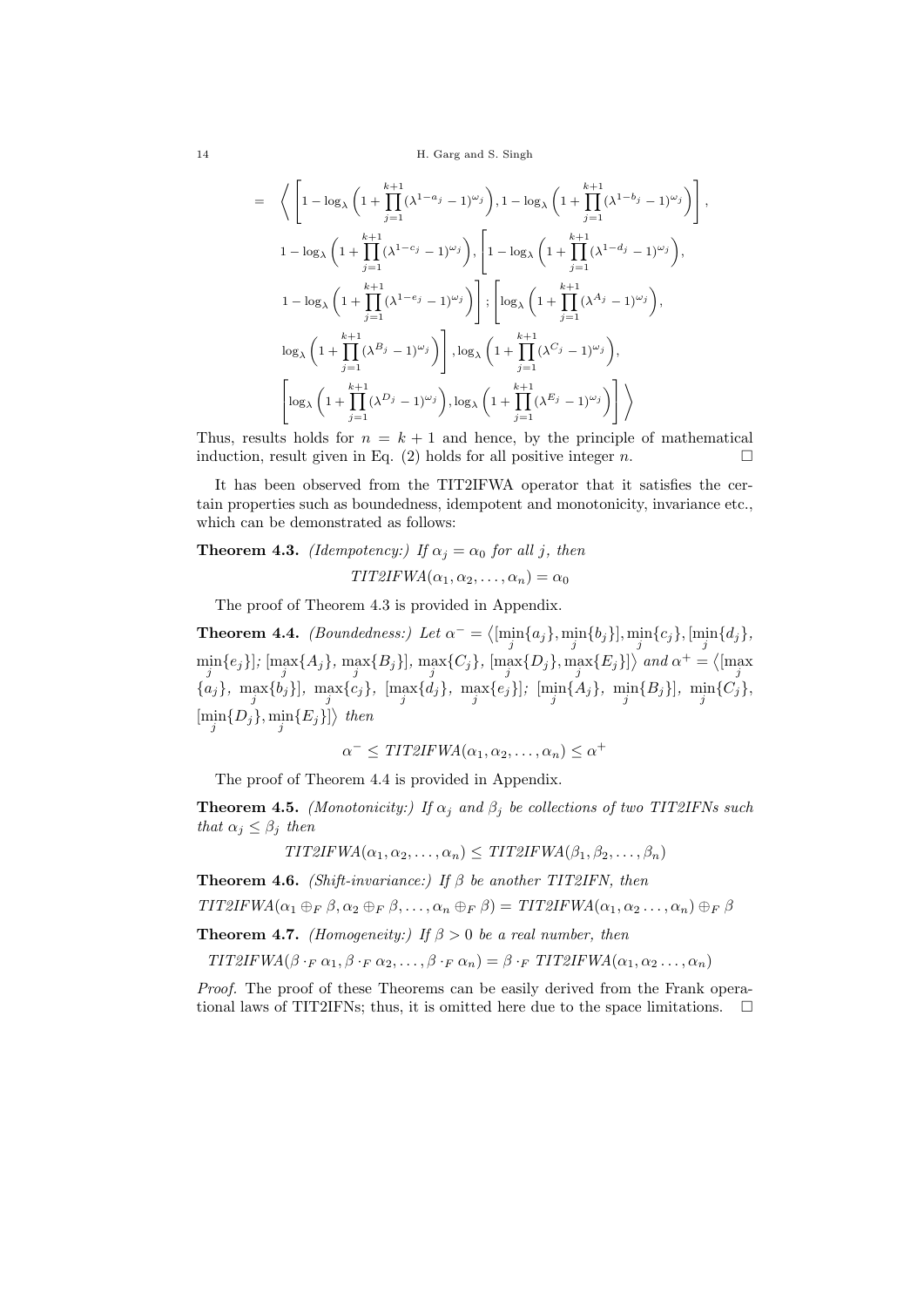#### 4.2. **Ordered weighted averaging Operator.**

**Definition 4.8.** Suppose  $\Omega$  be a family of TIT2IFNs  $\alpha_j$  for  $j = 1, 2, \ldots, n$  and TIT2IFOWA : Ω*<sup>n</sup> −→* Ω, if

TIT2IFOWA $(\alpha_1, \ldots, \alpha_n) = \omega_1 \cdot_F \alpha_{\delta(1)} \oplus_F \omega_2 \cdot_F \alpha_{\delta(2)} \oplus_F \ldots \oplus_F \omega_n \cdot_F \alpha_{\delta(n)}$ 

where  $\omega = (\omega_1, \omega_2, \dots, \omega_n)^T$  is the weight vector of  $\alpha_j$ ,  $(\delta(1), \delta(2), \dots, \delta(n))$  is a permutation of  $(1, 2, 3, \ldots, n)$  such that  $\alpha_{\delta(j-1)} \geq \alpha_{\delta(j)}$  for  $j = 2, 3, \ldots, n$  then, TIT2IFOWA is called triangular interval type-2 intuitionistic fuzzy ordered weighted averaging operator

**Theorem 4.9.** *The aggregated value by using TIT2IFOWA operator for a collection of TIT2IFNs*  $\alpha_j$ ,  $(j = 1, 2, \ldots n)$  *is again TIT2IFN, and is given by* 

$$
TIT2IFOWA(\alpha_1, \alpha_2, ..., \alpha_n) = \left\langle \left[ 1 - \log_{\lambda} \left( 1 + \prod_{j=1}^n (\lambda^{1 - a_{\delta(j)}} - 1)^{\omega_j} \right) \right],
$$
  
\n
$$
1 - \log_{\lambda} \left( 1 + \prod_{j=1}^n (\lambda^{1 - b_{\delta(j)}} - 1)^{\omega_j} \right) \right], 1 - \log_{\lambda} \left( 1 + \prod_{j=1}^n (\lambda^{1 - c_{\delta(j)}} - 1)^{\omega_j} \right),
$$
  
\n
$$
\left[ 1 - \log_{\lambda} \left( 1 + \prod_{j=1}^n (\lambda^{1 - d_{\delta(j)}} - 1)^{\omega_j} \right), 1 - \log_{\lambda} \left( 1 + \prod_{j=1}^n (\lambda^{1 - e_{\delta(j)}} - 1)^{\omega_j} \right) \right];
$$
  
\n
$$
\left[ \log_{\lambda} \left( 1 + \prod_{j=1}^n (\lambda^{A_{\delta(j)}} - 1)^{\omega_j} \right), \log_{\lambda} \left( 1 + \prod_{j=1}^n (\lambda^{B_{\delta(j)}} - 1)^{\omega_j} \right) \right], \log_{\lambda} \left( 1 + \prod_{j=1}^n (\lambda^{C_{\delta(j)}} - 1)^{\omega_j} \right) \right\}
$$
  
\n
$$
\left[ \log_{\lambda} \left( 1 + \prod_{j=1}^n (\lambda^{D_{\delta(j)}} - 1)^{\omega_j} \right), \log_{\lambda} \left( 1 + \prod_{j=1}^n (\lambda^{E_{\delta(j)}} - 1)^{\omega_j} \right) \right] \right\rangle
$$

*Proof.* Proof of this result is similar to Theorem 4.2, so we omit here.

$$
\Box
$$

**Example 4.10.** Let  $\alpha_1 = \langle [0.4, 0.5], 0.5, [0.6, 0.7]; [0.5, 0.4], 0.3, [0.2, 0.1] \rangle$ ,  $\alpha_2 =$  $\langle [0.2, 0.3], 0.4, [0.4, 0.5]; [0.7, 0.6], 0.5, [0.3, 0.2] \rangle, \alpha_3 = \langle [0.3, 0.5], 0.5, [0.6, 0.7]; [0.6, 0.7] \rangle$ 0.4], 0.4,  $[0.3, 0.2]$ *\* be three TIT2IFNs and  $\omega = (0.3, 0.4, 0.3)^T$  be their corresponding weight vector. Now, based on the ranking formula, we have  $\alpha_1 \geq \alpha_3 \geq \alpha_2$  thus, we have  $\alpha_{\delta(1)} = \alpha_1$ ,  $\alpha_{\delta(2)} = \alpha_3$  and  $\alpha_{\delta(3)} = \alpha_2$ . If we take  $\lambda = 2$  for simplification, then we have,  $1-\log_\lambda(1+\prod_{i=1}^3$ *j*=1  $(\lambda^{1-a_{\delta(j)}}-1)^{\omega_j}$  = 0.3034, log<sub>λ</sub>  $(1+\prod_{j=1}^{3}$ *j*=1  $(\lambda^{A_{\delta(j)}}-1)^{\omega_j}$  =  $0.5959, 1-\log_\lambda \left(1+\prod_{i=1}^3\right)$ *j*=1  $(\lambda^{1-b_{\delta(j)}}-1)^{\omega_j}$ ) = 0.4456, 1-log<sub>λ</sub>  $(1+\prod_{i=1}^{3}$ *j*=1  $(\lambda^{1-c_{\delta(j)}} - 1)^{\omega_j}$  =  $0.4716, 1-\log_\lambda\left(1+\prod_{i=1}^3\right)$ *j*=1  $(\lambda^{1-d_{\delta(j)}}-1)^{\omega_j}$ ) = 0.5470, 1-log<sub>λ</sub>  $(1+\prod_{i=1}^{3}$ *j*=1  $(\lambda^{1-e_{\delta(j)}}-1)^{\omega_j}$  =  $0.6491, \, \log_\lambda \big(1 + \, \prod^3$ *j*=1  $(\lambda^{B_{\delta(j)}} - 1)^{\omega_j}$  = 0.4530,  $\log_{\lambda} (1 + \prod_{j=1}^{3})$ *j*=1  $(\lambda^{C_{\delta(j)}} - 1)^{\omega_j}$  = 0.3933,  $\log_{\lambda} (1 + \prod_{j=1}$ 3 3  $(\lambda^{D_{\delta(j)}} - 1)^{\omega_j}$  = 0.2660,  $\log_{\lambda} (1 + \prod_{j=1}^{\infty}$  $(\lambda^{E_{\delta(j)}} - 1)^{\omega_j}$  = 0.1629. Thus,  $\text{TIT2IFOWA}(\alpha_1, \alpha_2, \alpha_3) = \big\langle [0.3034, 0.4456], 0.4716, [0.5470, 0.6491]; [0.5959, 0.4530],$  $(0.3933, [0.2660, 0.1629])$ .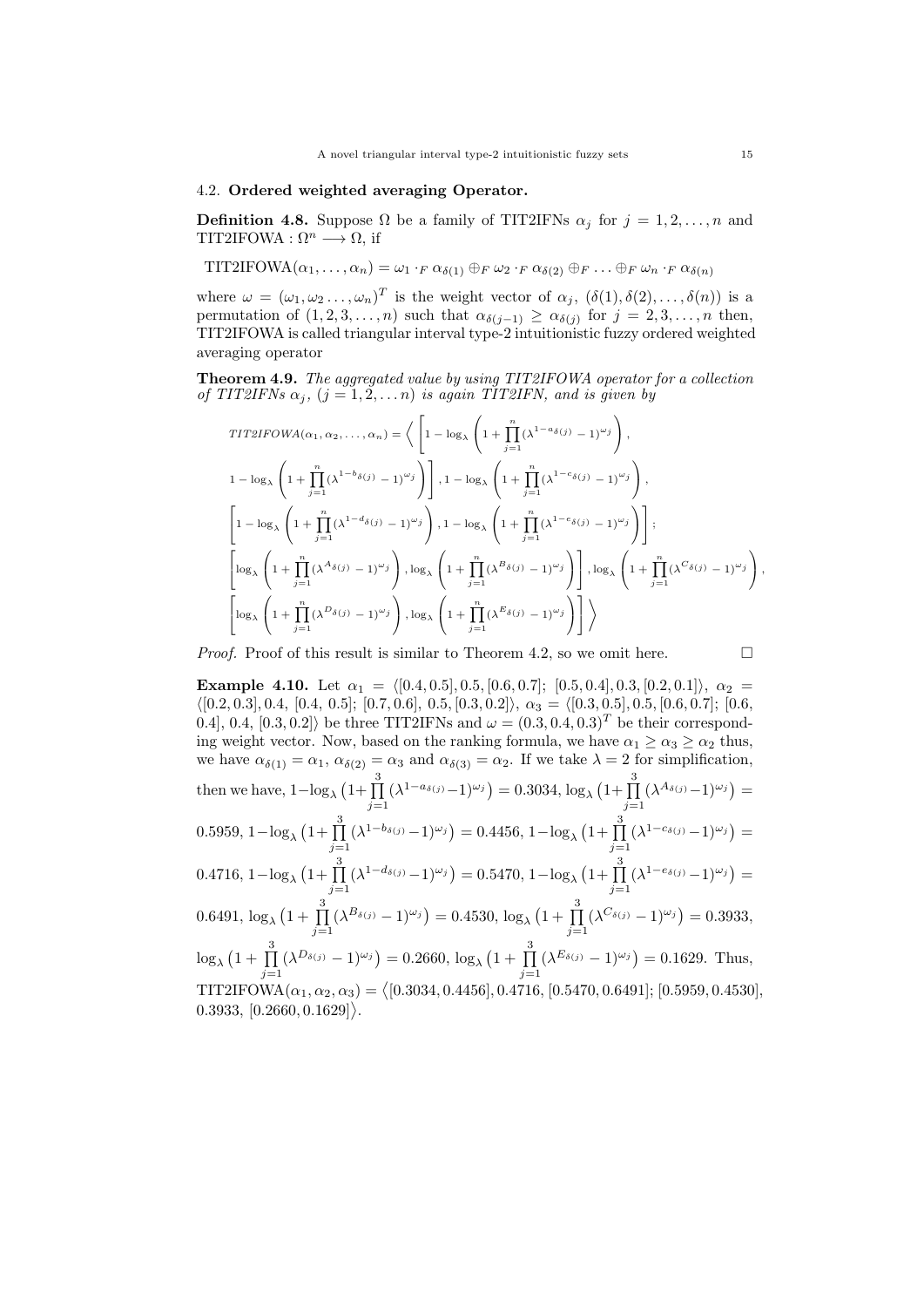As similar to those of TIT2IFWA operator, the TIT2IFOWA operator also follows the boundedness, idempotency and monotonicity properties. Besides the aforementioned properties, the TIT2IFOWA operator has the following desirable results.

**Theorem 4.11.** *For a collection of TIT2IFNs*  $\alpha_j$  (*j* = 1, 2, ..., *n*)*, we have the following:*

 $(i)$  *If*  $\omega = (1, 0, \ldots, 0)^T$  *then TIT2IFOWA* $(\alpha_1, \alpha_2, \ldots, \alpha_n) = \max{\{\alpha_1, \alpha_2, \ldots, \alpha_n\}}$  $(iii)$  *If*  $\omega = (0, 0, \dots, 1)^T$  *then TIT2IFOWA* $(\alpha_1, \alpha_2, \dots, \alpha_n) = \min{\{\alpha_1, \alpha_2, \dots, \alpha_n\}}$ *(iii) If*  $\omega_j = 1$  *and*  $\omega_i = 0$  (*i*  $\neq j$ )*, then TIT2IFOWA*( $\alpha_1, \alpha_2, \ldots, \alpha_n$ ) =  $\alpha_{\delta(j)}$  *where*  $\alpha_{\delta(j)}$  *is the j*<sup>th</sup> *largest of*  $\alpha_j$ ,  $(j = 1, 2, \ldots, n)$ *.* 

4.3. **Hybrid Averaging Operator.** Since TIT2IFWA operator weights only the TIT2IFNs while TIT2IFOWA operator weights the ordered positions of TIT2IFNs. However, in order to combine these two aspects in one, we now introduce hybrid aggregation operator, which weight both the given TIT2IFNs and their ordered positions.

**Definition 4.12.** A triangular interval type-2 intuitionistic fuzzy hybrid averaging (TIT2IFHA) operator is a mapping TIT2IFHA :  $\Omega^n \longrightarrow \Omega$ , such that

TIT2IFHA $(\alpha_1, \alpha_2, \ldots, \alpha_n) = \phi_1 \cdot_F \dot{\alpha}_{\delta(1)} \oplus_F \phi_2 \cdot_F \dot{\alpha}_{\delta(2)} \oplus_F \ldots \oplus_F \phi_n \cdot_F \dot{\alpha}_{\delta(n)}$ where  $\Omega$  is the set of all TIT2IFNs, and  $\phi = (\phi_1, \phi_2, \dots, \phi_n)^T$  is the weighted vector associated with TIT2IFHA, such that  $\phi_j > 0$  and  $\sum_{j=1}^n \phi_j = 1$ ;  $\dot{\alpha}_j = (n\omega_j) \cdot F$  $\alpha_j$ , *j* = 1, 2, ..., *n*,  $\dot{\alpha}_{\delta(j)}$  is the *j*<sup>th</sup> largest of the weighted TIT2IFNs  $\dot{\alpha}_j$  and  $\omega$  $(\omega_1, \omega_2, \dots, \omega_n)^T$  is the weight vector of  $\alpha_j$  with  $\omega_j > 0$ ,  $\sum_{j=1}^n \omega_j = 1$ .

**Theorem 4.13.** *For a collection of TIT2IFNs,*  $\alpha_i$  ( $j = 1, 2, ..., n$ )*, the aggregated value based on the TIT2IFHA operator is also TIT2IFN and can be expressed as*

$$
TIT2IFHA(\alpha_1, \alpha_2, ..., \alpha_n) = \left\langle \left[ 1 - \log_{\lambda} \left( 1 + \prod_{j=1}^n (\lambda^{1-a_{\delta(j)}} - 1)^{\phi_j} \right) \right],
$$
  
\n
$$
1 - \log_{\lambda} \left( 1 + \prod_{j=1}^n (\lambda^{1-b_{\delta(j)}} - 1)^{\phi_j} \right) \right], 1 - \log_{\lambda} \left( 1 + \prod_{j=1}^n (\lambda^{1-c_{\delta(j)}} - 1)^{\phi_j} \right),
$$
  
\n
$$
\left[ 1 - \log_{\lambda} \left( 1 + \prod_{j=1}^n (\lambda^{1-d_{\delta(j)}} - 1)^{\phi_j} \right), 1 - \log_{\lambda} \left( 1 + \prod_{j=1}^n (\lambda^{1-e_{\delta(j)}} - 1)^{\phi_j} \right) \right];
$$
  
\n
$$
\left[ \log_{\lambda} \left( 1 + \prod_{j=1}^n (\lambda^{A_{\delta(j)}} - 1)^{\phi_j} \right), \log_{\lambda} \left( 1 + \prod_{j=1}^n (\lambda^{B_{\delta(j)}} - 1)^{\phi_j} \right) \right], \log_{\lambda} \left( 1 + \prod_{j=1}^n (\lambda^{C_{\delta(j)}} - 1)^{\phi_j} \right),
$$
  
\n
$$
\left[ \log_{\lambda} \left( 1 + \prod_{j=1}^n (\lambda^{B_{\delta(j)}} - 1)^{\phi_j} \right), \log_{\lambda} \left( 1 + \prod_{j=1}^n (\lambda^{E_{\delta(j)}} - 1)^{\phi_j} \right) \right] \right\rangle
$$

*Proof.* The proof is similar to Theorem 4.2, so it is omitted here.  $\Box$ 

Similar to those of TIT2IFWA and TIT2IFOWA operators, the TIT2IFHA operator has also follows the same properties.

**Theorem 4.14.** *The TIT2IFWA operator as defined in Theorem 4.2 is a special case of the TIT2IFHA operator.*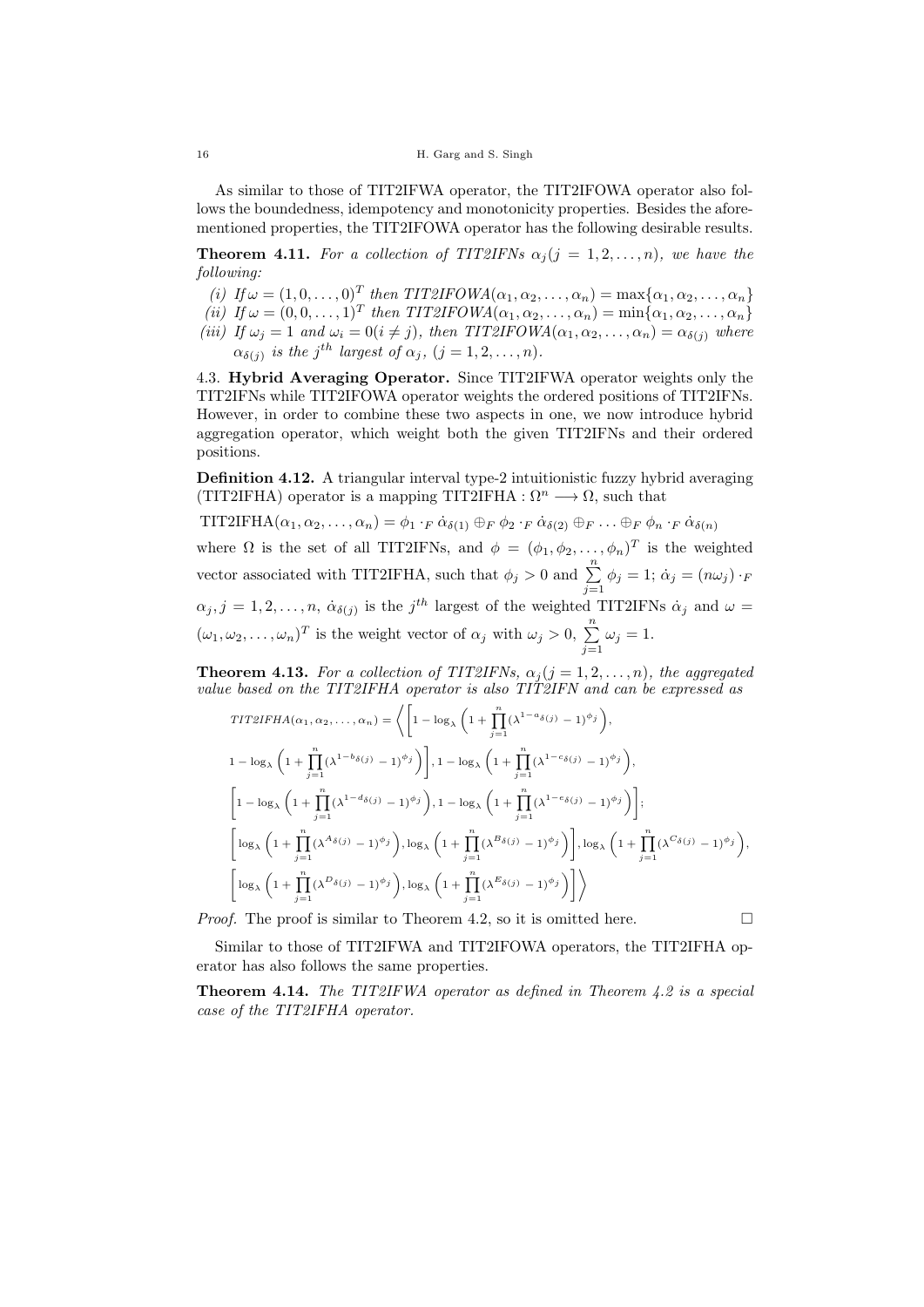*Proof.* Let  $\phi = (1/n, 1/n, \ldots, 1/n)^T$  then, TIT2IFHA $(\alpha_1, \alpha_2, \ldots, \alpha_n) = \frac{1}{n} (\dot{\alpha}_{\delta(1)} \oplus F)$  $\dot{\alpha}_{\delta(2)}\oplus_{F}\ldots\oplus_{F}\dot{\alpha}_{\delta(n)} = \omega_1 \cdot_F \alpha_1 \oplus_{F}\ldots\oplus_{F}\omega_n \cdot_F \alpha_n = \text{TIT2IFWA}(\alpha_1, \alpha_2, \ldots, \alpha_n).$ 

**Theorem 4.15.** *The TIT2IFOWA operator as defined in Theorem 4.9 is a special case of the TIT2IFHA operator.*

*Proof.* Let  $\omega = (1/n, 1/n, \ldots, 1/n)^T$  then,  $\dot{\alpha}_j = (n\omega_j) \cdot_F \alpha_j = \alpha_j$ , for all *j*. Thus, TIT2IFHA $(\alpha_1, \alpha_2, \ldots, \alpha_n) = \phi_1 \cdot_F \alpha_{\delta(1)} \oplus_F \phi_2 \cdot_F \alpha_{\delta(2)} \oplus_F \ldots \oplus_F \phi_n \cdot_F \alpha_{\delta(n)} =$  $\phi_1 \cdot_F \alpha_{\delta(1)} \oplus_F \phi_2 \cdot_F \alpha_{\delta(2)} \oplus_F \ldots \oplus_F \phi_n \cdot_F \alpha_{\delta(n)} = \text{TIT2IFOWA}(\alpha_1, \alpha_2, \ldots, \alpha_n).$ 

## 5. **Decision-making approach based on proposed operators**

In this section, a decision-making method by using above defined aggregation operators has been presented followed by an illustrative example for demonstrating the approach.

5.1. **Decision-making approach.** Let  $A = \{A_1, A_2, \ldots, A_m\}$  be the set of alternatives and  $G = \{G_1, G_2, \ldots, G_n\}$  be a set of criteria with the associated weight  $\omega = (\omega_1, \omega_2, \dots, \omega_n)^T$  satisfying  $\omega_j > 0$  and  $\sum_{j=1}^n \omega_j = 1$ . The characteristics of each alternative  $A_i(i = 1, 2, ..., m)$  with respect to each criteria  $G_j(j =$ 1, 2, ..., *n*) is characterized in terms of TIT2IFNs  $\alpha_{ij} = \langle [a_{ij}, b_{ij}], c_{ij}, [d_{ij}, e_{ij}]$ ;  $[A_{ij}, B_{ij}], C_{ij}, [D_{ij}, E_{ij}]$  where  $a_{ij} \leq b_{ij} \leq c_{ij} \leq d_{ij} \leq e_{ij}$  and  $A_{ij} \geq B_{ij} \geq C_{ij} \geq$  $D_{ij} \ge E_{ij}$  such that  $e_{ij} + E_{ij} \le 1$  and  $a_{ij} + A_{ij} \le 1$ . Then, in the following, we develop an approach based on the proposed operator to solve the decision-making problems with TIT2IF information, which involves the following steps.

**Step** 1: Collect the information as decision matrix  $D = (a_{ij})_{m \times n}$ .

**Step 2:** If all the attributes are of same type, then there is no need of normalization. But, if there are different types of criterion say profit (*B*) and cost (*C*), then we convert profit into cost by the following normalized formula:

$$
r_{ij} = \begin{cases} \alpha_{ij} & ; & j \in B \\ \alpha_{ij}^c & ; & j \in C \end{cases}
$$

where  $\alpha_{ij}^c$  is the complement of  $\alpha_{ij}$ . Hence, we obtain the normalized TIT2IFN decision matrix  $R = (r_{ij})_{m \times n}$ .

- **Step 3:** Aggregate the TIT2IFNs  $r_{ij}$  ( $j = 1, 2, ..., n$ ) for each alternative  $A_i(i = 1, 2, \ldots, m)$  into the overall preference value  $r_i$  either by using the proposed TIT2IFWA, TIT2IFOWA or TIT2IFHA operators.
- **Step 4:** Determine the ranking value of each aggregated value  $r_i$ ,  $(i = 1, 2, ...)$  $\dots, m$  by using Eq. (1) and hence select the best one(s).
- **Step** 5: Do the sensitivity analysis on the parameter  $\lambda$  according to decision makers' preferences.

5.2. **Numerical Example.** The above decision-making procedure has been illustrated with the case study that a person wants to invest a money in the market. For this, they have chosen the four multinational companies namely *A*1: Infosys, *A*2: Wipro, *A*3: Dell and *A*4: Apple. In order to assess these alternatives, the investors have brought a panel with three experts  $e_1, e_2$  and  $e_3$  whose weight vector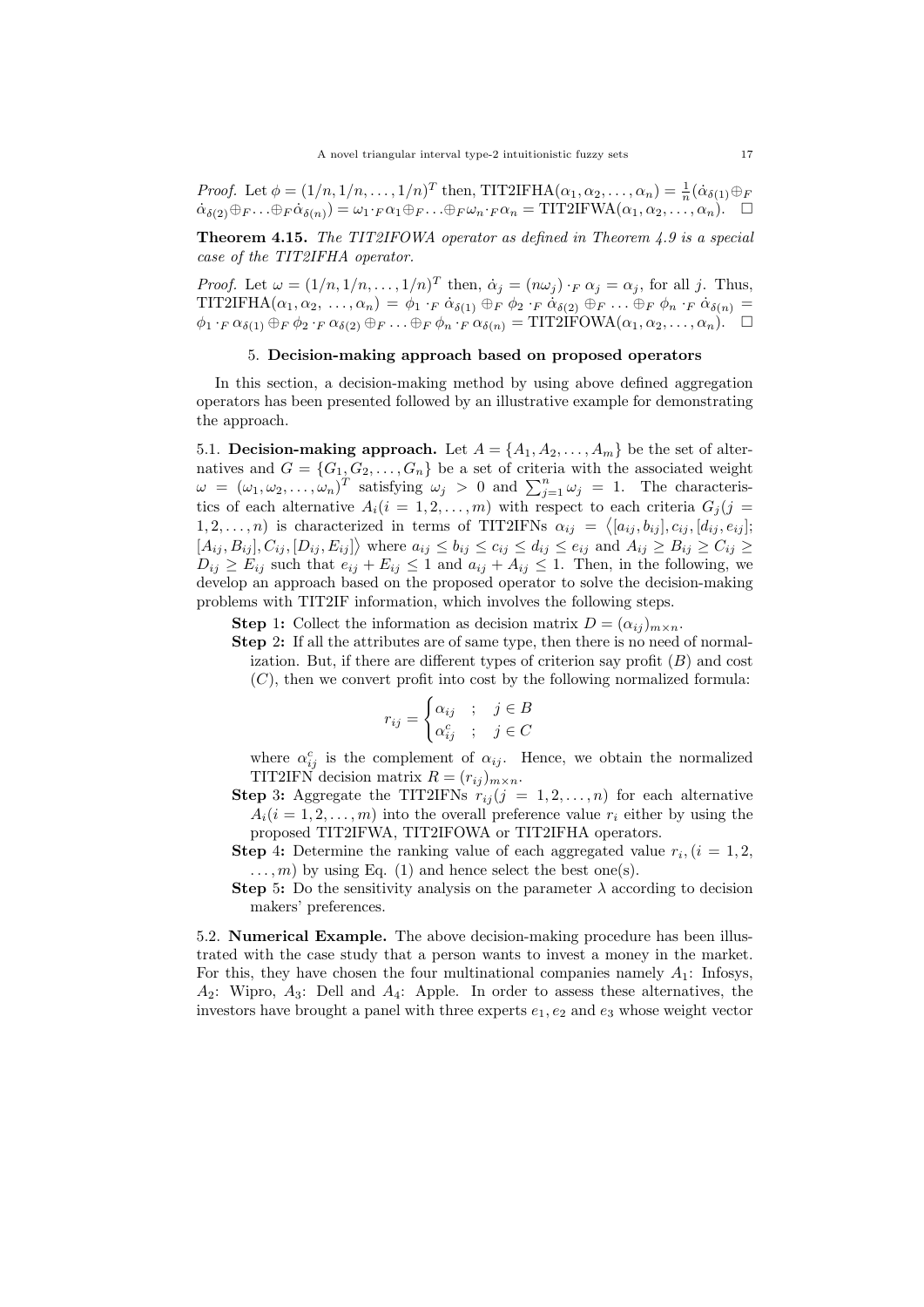is 0.35, 0.35 and 0.30. These three experts have evaluated the each alternative  $A_i$ ,  $i = 1, 2, 3, 4$  with respect to the four attributes namely  $G_1$ : growth analysis,  $G_2$ : development of society, *G*<sup>3</sup> : technical support and *G*<sup>4</sup> : quality whose weight vector is  $\omega = (0.3, 0.2, 0.1, 0.4)^T$ . Then, the following steps have been performed based on the proposed decision-making approach to find the most desirable alternative(s).

**Step** 1: The three experts have evaluated the given alternatives  $A_i$ ,  $i = 1, 2, 3, 4$ with respect to attributes  $G_j$ ,  $j = 1, 2, 3, 4$  in the form of TIT2IFNs which are represented in Tables 1-3 respectively.

|       | G1                                             | Go                                             | $G_3$                                           | G <sub>4</sub>                         |
|-------|------------------------------------------------|------------------------------------------------|-------------------------------------------------|----------------------------------------|
|       | $\langle [0.4, 0.5], 0.6, [0.7, 0.8];$         | ([0.5, 0.6], 0.7, [0.8, 0.9];                  | $\langle [0.6, 0.7], 0.8, [0.9, 0.95]; \rangle$ | $\langle [0.6, 0.7], 0.8, [0.8, 0.9];$ |
| $A_1$ | [0.5, 0.4], 0.3, [0.2, 0.1]                    | [0.4, 0.3], 0.3, [0.2, 0.1]                    | [0.3, 0.25], 0.2, [0.1, 0.05]                   | [0.3, 0.25], 0.2, [0.2, 0.1]           |
|       | $\langle [0.5, 0.6], 0.7, [0.8, 0.9];$         | $\langle [0.5, 0.6], 0.7, [0.8, 0.9]; \rangle$ | $\langle [0.4, 0.5], 0.6, [0.7, 0.8];$          | $\langle$ [0.6, 0.7], 0.8, [0.8, 0.9]; |
| $A_2$ | [0.4, 0.3], 0.3, [0.2, 0.1]                    | [0.4, 0.3], 0.3, [0.2, 0.1]                    | [0.5, 0.4], 0.4, [0.3, 0.2]                     | [0.4, 0.2], 0.2, [0.2, 0.1]            |
|       | $\langle [0.3, 0.4], 0.5, [0.6, 0.7];$         | ([0.4, 0.5], 0.6, [0.7, 0.8];                  | $\langle [0.2, 0.3], 0.4, [0.5, 0.6]; \rangle$  | $\langle [0.3, 0.4], 0.5, [0.6, 0.7];$ |
| $A_3$ | [0.6, 0.5], 0.4, [0.3, 0.2]                    | [0.45, 0.4], 0.3, [0.2, 0.1]                   | [0.6, 0.5], 0.4, [0.3, 0.2]                     | [0.7, 0.5], 0.4, [0.3, 0.2]            |
|       | $\langle [0.2, 0.3], 0.4, [0.5, 0.6]; \rangle$ | (0.6, 0.7, 0.8, 0.85, 0.9);                    | $\langle [0.3, 0.4], 0.5, [0.6, 0.7];$          | $\langle [0.4, 0.5], 0.6, [0.7, 0.8];$ |
| $A_4$ | [0.7, 0.6], 0.5, [0.4, 0.3]                    | [0.4, 0.2], 0.2, [0.15, 0.05]                  | [0.6, 0.5], 0.4, [0.3, 0.2]                     | [0.5, 0.4], 0.3, [0.2, 0.1]            |

Table 1. TIT2 Intuitionistic fuzzy decision matrix given by Expert  $e_1,(D^1)$ 

|       |                                                   | Go                                              | G2                                                | Gл                                              |
|-------|---------------------------------------------------|-------------------------------------------------|---------------------------------------------------|-------------------------------------------------|
| $A_1$ | $\langle [0.2, 0.3], 0.35, [0.4, 0.5]; \rangle$   | $\langle [0.3, 0.35], 0.4, [0.4, 0.5]; \rangle$ | $\langle [0.3, 0.5], 0.\overline{6, [0.6, 0.7]};$ | $\langle [0.3, 0.4], 0.5, [0.5, 0.6];$          |
|       | [0.7, 0.6], 0.50, [0.4, 0.3]                      | [0.6, 0.5], 0.5, [0.4, 0.3]                     | [0.6, 0.4], 0.4, [0.3, 0.2]                       | $\langle [0.6, 0.3], 0.3, [0.2, 0.1] \rangle$   |
| $A_2$ | ([0.25, 0.30], 0.45, [0.35, 0.40];                | $\langle [0.3, 0.4], 0.4, [0.5, 0.6];$          | $\langle [0.3, 0.5], 0.55, [0.6, 0.7]; \rangle$   | $\langle [0.2, 0.4], 0.45, [0.5, 0.6]; \rangle$ |
|       | [0.65, 0.55], 0.45, [0.35, 0.25]                  | [0.6, 0.5], 0.4, [0.4, 0.3]                     | [0.7, 0.6], 0.4, [0.4, 0.2]                       | [0.7, 0.5], 0.45, [0.4, 0.3]                    |
| $A_3$ | $\langle [0.45, 0.50], 0.50, [0.6, 0.7]; \rangle$ | $\langle [0.5, 0.6], 0.6, [0.7, 0.8];$          | $\langle [0.4, 0.6], 0.7, [0.8, 0.9];$            | $\langle [0.3, 0.4], 0.55, [0.6, 0.7]; \rangle$ |
|       | [0.4, 0.3], 0.3, [0.2, 0.1]                       | [0.5, 0.4], 0.3, [0.2, 0.1]                     | [0.5, 0.4], 0.35, [0.2, 0.1]                      | [0.6, 0.5], 0.4, [0.3, 0.2]                     |
| $A_4$ | $\langle [0.5, 0.55], 0.55, [0.6, 0.75]; \rangle$ | (0.6, 0.7, 0.8, 0.85, 0.9);                     | $\langle [0.4, 0.5], 0.6, [0.7, 0.8];$            | $\langle [0.5, 0.6], 0.65, [0.7, 0.8];$         |
|       | [0.4, 0.3], 0.2, [0.2, 0.1]                       | [0.4, 0.35], 0.2, [0.1, 0.05]                   | [0.5, 0.4], 0.3, [0.2, 0.1]                       | [0.4, 0.3], 0.35, [0.3, 0.2]                    |
|       | $\mathbb{R}$ $\sim$ $\mathbb{R}$ $\mathbb{R}$     |                                                 |                                                   |                                                 |

Table 2. TIT2 Intuitionistic fuzzy decision matrix given by Expert  $e_2$ ,  $(D^2)$ 

|       | $G_1$                                  | $G_2$                                          | $G_3$                                  | $G_4$                                          |
|-------|----------------------------------------|------------------------------------------------|----------------------------------------|------------------------------------------------|
|       | $\langle [0.4, 0.5], 0.6, [0.7, 0.8];$ | $\langle [0.5, 0.6], 0.7, [0.8, 0.9]; \rangle$ | $\langle [0.4, 0.5], 0.6, [0.7, 0.8];$ | $\langle [0.5, 0.6], 0.7, [0.8, 0.9];$         |
| $A_1$ | [0.5, 0.4], 0.3, [0.2, 0.1]            | [0.45, 0.4], 0.25, [0.15, 0.1]                 | [0.45, 0.35], 0.3, [0.3, 0.25]         | [0.4, 0.3], 0.3, [0.2, 0.1]                    |
|       | $\langle [0.3, 0.4], 0.5, [0.6, 0.7];$ | $\langle [0.6, 0.7], 0.8, [0.8, 0.9]; \rangle$ | $\langle$ [0.4, 0.5], 0.6, [0.7, 0.8]; | $\langle [0.6, 0.7], 0.8, [0.8, 0.9]; \rangle$ |
| $A_2$ | [0.6, 0.5], 0.4, [0.3, 0.2]            | [0.35, 0.3], 0.2, [0.15, 0.1]                  | [0.45, 0.40], 0.3, [0.2, 0.1]          | [0.3, 0.2], 0.2, [0.15, 0.05]                  |
|       | $\langle [0.1, 0.2], 0.3, [0.4, 0.5];$ | $\langle [0.6, 0.7], 0.8, [0.9, 0.9];$         | $\langle$ [0.3, 0.4], 0.5, [0.6, 0.7]; | $\langle [0.4, 0.5], 0.6, [0.7, 0.8];$         |
| $A_3$ | [0.6, 0.5], 0.4, [0.3, 0.2]            | [0.3, 0.2], 0.2, [0.2, 0.1]                    | [0.55, 0.45], 0.4, [0.3, 0.2]          | [0.5, 0.4], 0.35, [0.3, 0.2]                   |
|       | ([0.2, 0.3], 0.4, [0.5, 0.6];          | $\langle [0.2, 0.3], 0.4, [0.5, 0.6]; \rangle$ | $\langle [0.1, 0.2], 0.3, [0.4, 0.5];$ | $\langle [0.3, 0.4], 0.5, [0.6, 0.7];$         |
| $A_4$ | [0.7, 0.6], 0.5, [0.4, 0.3]            | [0.6, 0.5], 0.4, [0.3, 0.2]                    | [0.5, 0.4], 0.3, [0.2, 0.1]            | [0.6, 0.5], 0.4, [0.4, 0.3]                    |

Table 3. TIT2 Intuitionistic fuzzy decision matrix given by Expert *e*3*,*(*D*<sup>3</sup> )

**Step** 2: Since all the attributes are of same types, so there is no need of the normalization.

**Step** 3: Let  $\phi = (0.35, 0.25, 0.25, 0.15)^T$  be the weight vector associated with TIT2IFHA operator. Without loss of generality, here we utilize TIT2IFHA and TIT2IFWA operators to aggregate the given data by taking  $\lambda = 2$ . For this, firstly we compute  $\dot{\alpha}_{ij}^k = 4\omega_j \alpha_{ij}^k$ ;  $k = 1, 2, 3$  and hence the corresponding values for each decision makers  $e_k$ ,  $k = 1, 2, 3$  are summarized in Tables 4-6 respectively.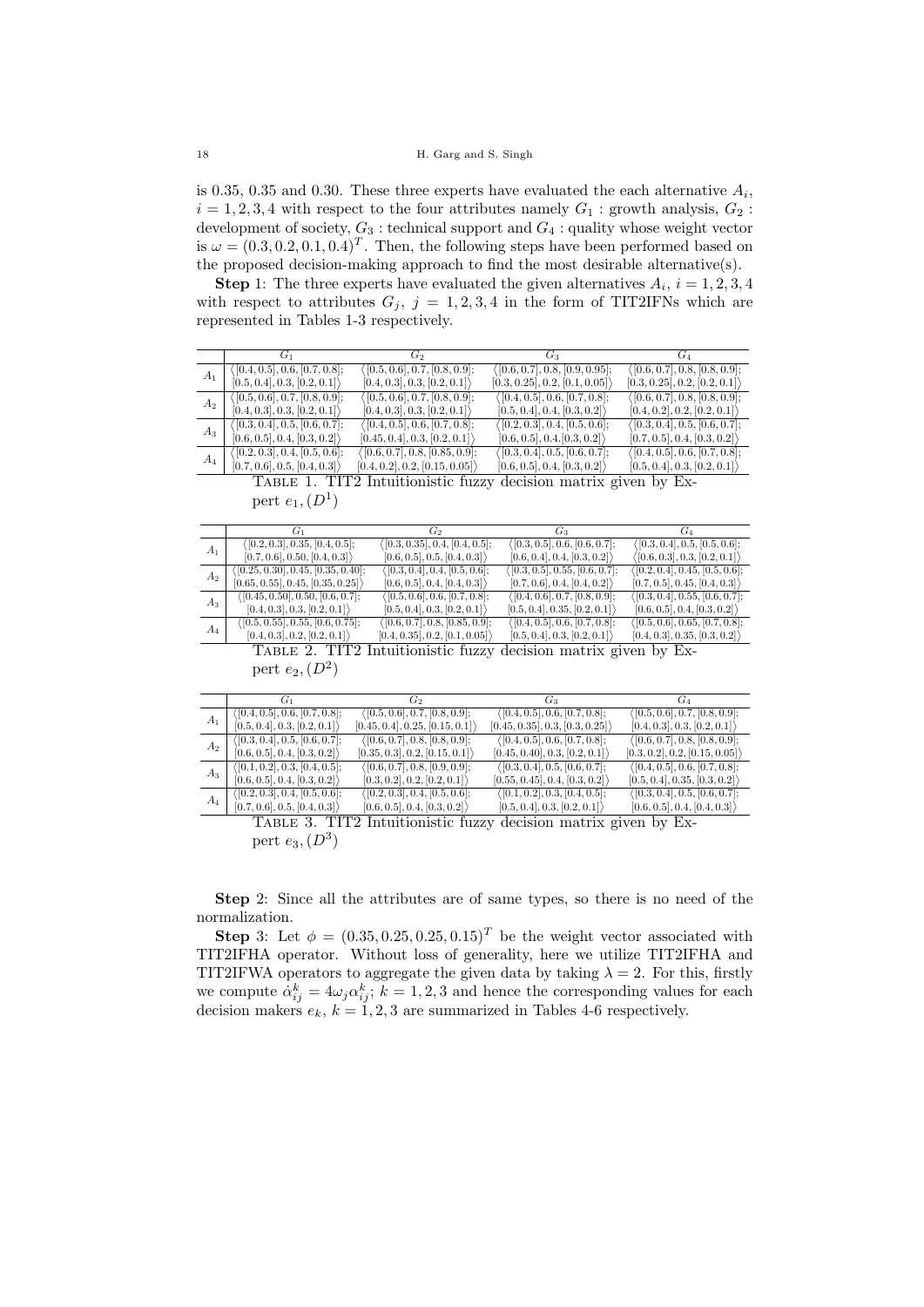A novel triangular interval type-2 intuitionistic fuzzy sets 19

|                | $G_1$                                                                  | $G_2$                                                 | $G_3$                                                 | $G_4$                                                   |  |
|----------------|------------------------------------------------------------------------|-------------------------------------------------------|-------------------------------------------------------|---------------------------------------------------------|--|
| $A_1$          | $\langle [0.7845, 0.8678], 0.9332, [0.9332, 0.9788];$                  | $( [0.4622, 0.5700], 0.6731, [0.7705, 0.8604];$       | $\langle [0.4208, 0.5131], 0.6106, [0.7158, 0.8345];$ | $( [0.2920, 0.3616], 0.4475, [0.5685, 0.6638];$         |  |
|                | $[0.1322, 0.0972], 0.0668, [0.0668, 0.0212] \rangle$                   | $[0.4300, 0.3269], 0.2295, [0.1396, 0.0599]$          | $[0.4869, 0.3894], 0.3894, [0.2842, 0.1655]$          | $[0.6384, 0.5982], 0.5525, [0.4315, 0.3362]\big\rangle$ |  |
| A <sub>2</sub> | $\langle [0.7845, 0.8678], 0.9332, [0.9332, 0.9788];$                  | $\langle [0.5700, 0.6731], 0.7705, [0.8604, 0.9401];$ | $\langle [0.4208, 0.5131], 0.6106, [0.7158, 0.8345];$ | $\langle [0.1785, 0.2320], 0.2920, [0.3616, 0.4475];$   |  |
|                | $[0.2155, 0.0668], 0.0668, [0.0668, 0.0212] \rangle$                   | $[0.3269, 0.2295], 0.2295, [0.1396, 0.0599]$          | $[0.4869, 0.3894], 0.3894, [0.2842, 0.1655]$          | $[0.7680, 0.7080], 0.7080, [0.6384, 0.5525]$            |  |
| $A_3$          | $\langle [0.4434, 0.5707], 0.6849, [0.7845, 0.8678];$                  | $\langle [0.3507, 0.4622], 0.5700, [0.6731, 0.7705];$ | $\langle [0.3321, 0.4208], 0.5131, [0.6106, 0.7158];$ | $\langle [0.0839, 0.1295], 0.1785, [0.2320, 0.2920];$   |  |
|                | $[0.5566, 0.3151], 0.2155, [0.1322, 0.0668]\big\rangle$                | $[0.5378, 0.4300], 0.3269, [0.2295, 0.1396]$          | $[0.5336, 0.4869], 0.3894, [0.2842, 0.1655]$          | $[0.8215, 0.7680], 0.7080, [0.6384, 0.5525]$            |  |
| $A_4$          | $\langle [0.5707, 0.6849], 0.7845, [0.8678, 0.9332];$                  | $( [0.5131, 0.6106], 0.7158, [0.7729, 0.8345];$       | $( [0.2362, 0.3507], 0.4622, [0.5700, 0.6731];$       | $\langle [0.1295, 0.1785], 0.2320, [0.2920, 0.3616];$   |  |
|                | $[0.3151, 0.2155], 0.1322, [0.0668, 0.0212] \rangle$                   | $[0.4869, 0.2842], 0.2842, [0.2271, 0.0961]$          | $[0.6493, 0.5378], 0.4300, [0.3269, 0.2295]$          | $[0.8215, 0.7680], 0.7080, [0.6384, 0.5525] \rangle$    |  |
|                | TABLE 4. Decision maker preferences corresponding to Expert $e_1(D^1)$ |                                                       |                                                       |                                                         |  |

|       | $G_1$                                                                                                 | $G_2$                                                 | $G_3$                                                   | $G_4$                                                 |  |  |
|-------|-------------------------------------------------------------------------------------------------------|-------------------------------------------------------|---------------------------------------------------------|-------------------------------------------------------|--|--|
|       |                                                                                                       |                                                       |                                                         |                                                       |  |  |
| $A_1$ | $\langle [0.4434, 0.5707], 0.6849, [0.6849, 0.7845];$                                                 | $\langle [0.2362, 0.3507], 0.4069, [0.4622, 0.5700];$ | $\langle [0.2463, 0.2889], 0.3321, [0.3321, 0.4208];$   | $\langle [0.1295, 0.2320], 0.2920, [0.2920, 0.3616];$ |  |  |
|       | $[0.4293, 0.1322], 0.1322, [0.0668, 0.0212]$                                                          | $[0.6493, 0.5378], 0.4300, [0.3269, 0.2295]$          | $[0.6679, 0.5792], 0.5792, [0.4869, 0.3894]$            | $[0.8215, 0.7080], 0.7080, [0.6384, 0.5525]$          |  |  |
| $A_2$ | $\langle [0.3048, 0.5707], 0.6295, [0.6849, 0.7845];$                                                 | $\langle [0.2938, 0.3507], 0.5166, [0.4069, 0.4622];$ | $\langle [0.2463, 0.3321], 0.3321, [0.4208, 0.5131];$   | $\langle [0.1295, 0.2320], 0.2610, [0.2920, 0.3616];$ |  |  |
|       | $[0.5566, 0.3151], 0.2634, [0.2155, 0.1322]$                                                          | $[0.5931, 0.4834], 0.3778, [0.2774, 0.1835]$          | $[0.6679, 0.5792], 0.4869, [0.4869, 0.3894]$            | $[0.8705, 0.8215], 0.7080, [0.7080, 0.5525]$          |  |  |
| $A_3$ | $\langle [0.4434, 0.5707], 0.7366, [0.7845, 0.8678];$                                                 | $([0.5166, 0.5700], 0.5700, [0.6731, 0.7705];$        | $[ \langle 0.4208, 0.5131], 0.5131, [ 0.6106, 0.7158];$ | $\langle [0.1785, 0.2920], 0.3616, [0.4475, 0.5685]$  |  |  |
|       | $[0.4293, 0.3151], 0.2155, [0.1322, 0.0668]$                                                          | $[0.3269, 0.2295], 0.2295, [0.1396, 0.0599]$          | $[0.5792, 0.4869], 0.3894, [0.2842, 0.1655]$            | $[0.7680, 0.7080], 0.6747, [0.5525, 0.4315]$          |  |  |
| $A_4$ | $\langle [0.6849, 0.7845], 0.8283, [0.8678, 0.9332];$                                                 | $[0.5700, 0.6222], 0.6222, [0.6731, 0.8165];$         | $[0.5131, 0.6106], 0.7158, [0.7729, 0.8345];$           | $[0.1785, 0.2320], 0.2920, [0.3616, 0.4475];$         |  |  |
|       | $[0.2155, 0.1322], 0.1717, [0.1322, 0.0668]$                                                          | $[0.3269, 0.2295], 0.1396, [0.1396, 0.0599]$          | $[0.4869, 0.4389], 0.2842, [0.1655, 0.0961]$            | $[0.7680, 0.7080], 0.6384, [0.5525, 0.4315]$          |  |  |
|       | $T_{\text{ADID}}$ $\epsilon$ Desigion molecular professor corresponding to Expert $\epsilon$ ( $D2$ ) |                                                       |                                                         |                                                       |  |  |

TABLE 5. Decision maker preferences corresponding to Expert  $e_2(D^2)$ 

|       | $G_1$                                                 | $G_2$                                                   | $G_3$                                                 | $G_4$                                                 |
|-------|-------------------------------------------------------|---------------------------------------------------------|-------------------------------------------------------|-------------------------------------------------------|
| $A_1$ | $\langle [0.6849, 0.7845], 0.8678, [0.9332, 0.9788];$ | $([0.4622, 0.5700], 0.6731, [0.7705, 0.8604];$          | $\langle [0.4208, 0.5131], 0.6106, [0.7158, 0.8345];$ | $([0.1785, 0.2320], 0.2920, [0.3616, 0.4475];$        |
|       | $[0.2155, 0.1322], 0.1322, [0.0668, 0.0212]$          | $[0.4300, 0.3269], 0.2295, [0.1396, 0.0599]\big\rangle$ | $[0.5336, 0.4869], 0.3380, [0.2271, 0.1655]$          | $[0.7390, 0.6747], 0.6384, [0.6384, 0.5982]$          |
| $A_2$ | $\langle [0.7845, 0.8678], 0.9332, [0.9332, 0.9788];$ | $\langle [0.5131, 0.6106], 0.7158, [0.7158, 0.8345];$   | $\langle [0.3507, 0.4622], 0.5700, [0.6731, 0.7705];$ | $( [0.1785, 0.2320], 0.2920, [0.3616, 0.4475];$       |
|       | $[0.1322, 0.0668], 0.0668, [0.0413, 0.0068]$          | $[0.4389, 0.3894], 0.2842, [0.2271, 0.1655]$            | $[0.5378, 0.4300], 0.3269, [0.2295, 0.1396]$          | $[0.7390, 0.7080], 0.6384, [0.5525, 0.4315]$          |
| $A_3$ | $\langle [0.5707, 0.6849], 0.7845, [0.8678, 0.9332];$ | $([0.5131, 0.6106], 0.7158, [0.8345, 0.8345];$          | $\langle [0.1191, 0.2362], 0.3507, [0.4622, 0.5700];$ | $\langle [0.1295, 0.1785], 0.2320, [0.2920, 0.3616];$ |
|       | $[0.3151, 0.2155], 0.1717, [0.1322, 0.0668]$          | $[0.3894, 0.2842], 0.2842, [0.2842, 0.1655]$            | $[0.5378, 0.4300], 0.3269, [0.2295, 0.1396]$          | $[0.7954, 0.7390], 0.7080, [0.6384, 0.5525]$          |
| $A_4$ | $\langle [0.4434, 0.5707], 0.6849, [0.7845, 0.8678];$ | $([0.2362, 0.3507], 0.4622, [0.5700, 0.6731];$          | $\langle [0.1626, 0.2463], 0.3321, [0.4208, 0.5131];$ | $( [0.0409, 0.0839], 0.1295, [0.1785, 0.2320];$       |
|       | $[0.4293, 0.3151], 0.2155, [0.2155, 0.1322]$          | $[0.6493, 0.5378], 0.4300, [0.3269, 0.2295]$            | $[0.6679, 0.5792], 0.4869, [0.3894, 0.2842]$          | $[0.7680, 0.7080], 0.6384, [0.5525, 0.4315]$          |
|       |                                                       |                                                         |                                                       | $\sim$ $\sim$                                         |

TABLE 6. Decision maker preferences corresponding to Expert  $e_3(D^3)$ 

Now, aggregate these three expert matrices corresponding to the expert weight vector 0.35, 0.35 and 0.30 into the collective TIT2IF matrix  $R = (r_{ij})_{4 \times 4}$  by using TIT2IFWA operator. The result corresponding to these are summarized in Table 7. Utilize the TIT2IFWA operator, corresponding to the weight vector  $\phi = (0.35,$ 

|       | $G_1$                                                 | G <sub>2</sub>                                        | $G_3$                                                 | $G_4$                                                 |
|-------|-------------------------------------------------------|-------------------------------------------------------|-------------------------------------------------------|-------------------------------------------------------|
| $A_1$ | $\langle [0.6601, 0.7664], 0.8573, [0.8835, 0.9516];$ | $( [0.3902, 0.5016], 0.5950, [0.6878, 0.7906];$       | $\langle [0.3638, 0.4424], 0.5271, [0.6122, 0.7387];$ | $( [0.2034, 0.2795], 0.3499, [0.4204, 0.5087];$       |
|       | $[0.2336, 0.1188], 0.1043, [0.0668, 0.0212]$          | $[0.4984, 0.3906], 0.2873, [0.1891, 0.0966]$          | $[0.5599, 0.4795], 0.4305, [0.3227, 0.2248])$         | $[0.7295, 0.6582], 0.6300, [0.5583, 0.4778]$          |
| $A_2$ | $\langle [0.6688, 0.7978], 0.8762, [0.8835, 0.9516];$ | $\langle [0.4668, 0.5590], 0.6806, [0.7080, 0.8197];$ | $\langle [0.3419, 0.4387], 0.5131, [0.6172, 0.7309];$ | $\langle [0.1615, 0.2320], 0.2813, [0.3379, 0.4186];$ |
|       | $[0.2639, 0.1165], 0.1090, [0.0879, 0.0289]$          | $[0.4419, 0.3511], 0.2920, [0.2060, 0.1208]$          | $[0.5613, 0.4620], 0.4002, [0.3236, 0.2139]$          | $[0.7937, 0.7463], 0.6865, [0.6345, 0.5135] \rangle$  |
| $A_3$ | $\langle [0.4845, 0.6082], 0.7357, [0.8136, 0.8921];$ | $\langle [0.4619, 0.5480], 0.6194, [0.7324, 0.7918];$ | $\langle [0.3073, 0.4058], 0.4684, [0.5703, 0.6776];$ | $\langle [0.1313, 0.2034], 0.2619, [0.3307, 0.4204];$ |
|       | $[0.4301, 0.2815], 0.2014, [0.1322, 0.0668]$          | $[0.4114, 0.3060], 0.2772, [0.2062, 0.1096]$          | $[0.5505, 0.4692], 0.3696, [0.2666, 0.1573]$          | $[0.7947, 0.7380], 0.6962, [0.6072, 0.5073]$          |
| A4    | $\langle [0.5820, 0.6961], 0.7764, [0.8467, 0.9179];$ | $\langle [0.4635, 0.5487], 0.6182, [0.6864, 0.7888];$ | $\langle [0.3254, 0.4282], 0.5366, [0.6204, 0.7069];$ | $\langle [0.1213, 0.1704], 0.2243, [0.2852, 0.3573];$ |
|       | $[0.3039, 0.2045], 0.1680, [0.1211, 0.0551]$          | $[0.4644, 0.3217], 0.2531, [0.2146, 0.1064]$          | $[0.5932, 0.5127], 0.3874, [0.2731, 0.1816]$          | $[0.7864, 0.7286], 0.6621, [0.5814, 0.4710]$          |

Table 7. Collective information by the Decision maker (*R*)

0.25, 0.25, 0.15)<sup>T</sup>, to aggregate all the performance values  $r_{ij}$ ,  $(j = 1, 2, 3, 4)$  of the  $i<sup>th</sup>$  alternative and get the overall performance value  $r_i$  corresponding to alternative  $A_i(i = 1, 2, 3, 4)$  are  $r_1 = \langle [0.4726, 0.5792], 0.6807, [0.7398, 0.8464]; [0.4221, 0.2996],$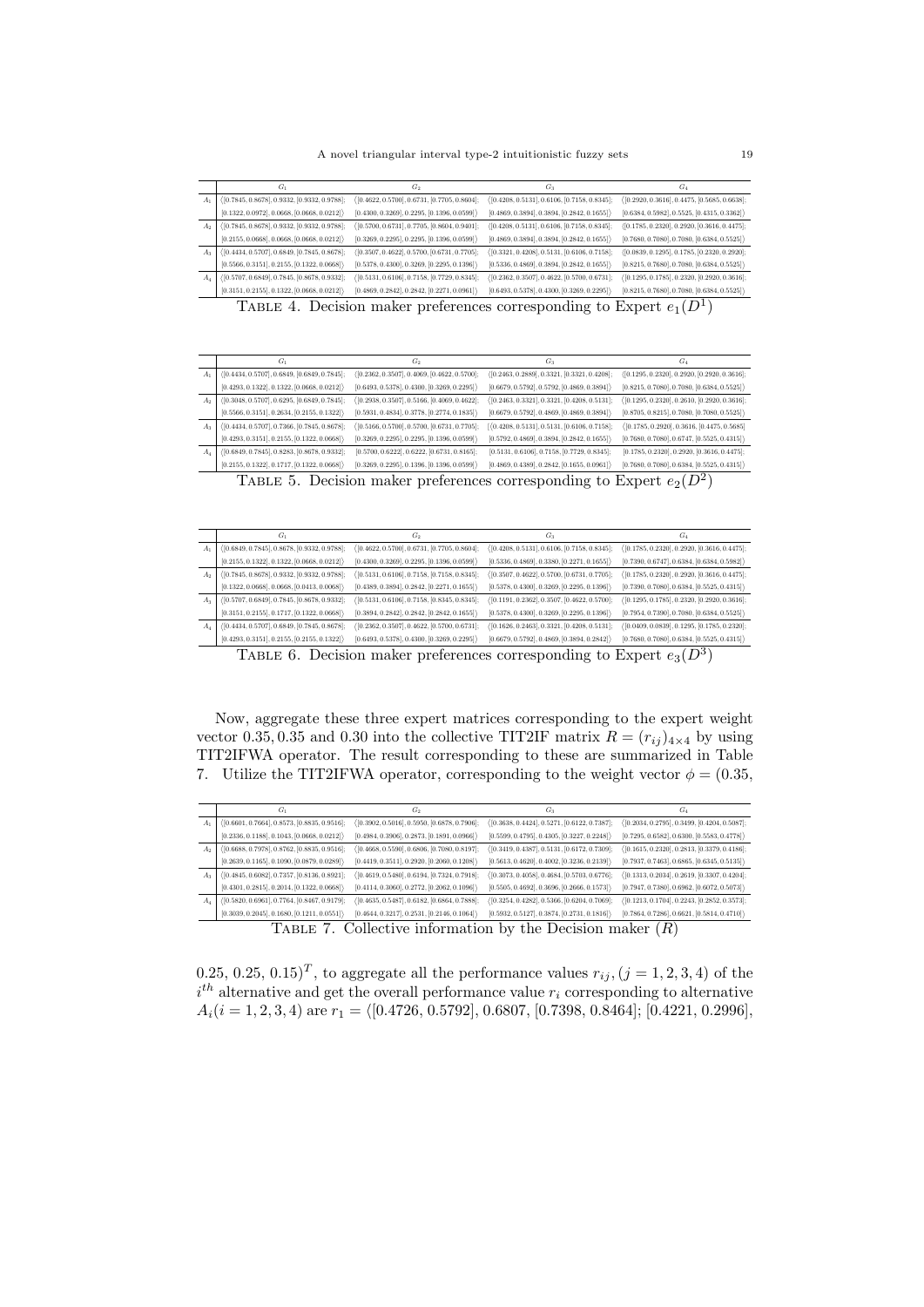*.*2559, [0*.*1802, 0*.*0913]*⟩*, *r*<sup>2</sup> = *⟨*[0*.*4857, 0*.*6062], 0*.*7059, [0*.*7393, 0*.*8466]; [0*.*4326, *.*2930], 0*.*2596, [0*.*2066, 0*.*1074]*⟩*, *r*<sup>3</sup> = *⟨*[0*.*3910, 0*.*4960], 0*.*5939, [0*.*6918, 0*.*7817]; [0*.*4984, 0*.*3807], 0*.*3090, [0*.*2239, 0*.*1287]*⟩* and *r*<sup>4</sup> = *⟨*[0*.*4357, 0*.*5387], 0*.*6259, [0*.*7059, *.*8016]; [0*.*4649, 0*.*3535], 0*.*2852, [0*.*2193, 0*.*1225]*⟩*.

**Step** 4: The ranking value corresponding to these aggregated numbers are obtained by using Eq. (1) as  $Rank(r_1) = 0.5863$ ,  $Rank(r_2) = 0.5975$ ,  $Rank(r_3) =$ 0.3608 and Rank $(r_4) = 0.4446$ .

**Step** 5: Therefore, the ranking order of the four alternatives is  $A_2 \succ A_1 \succ A_4 \succ$  $A_3$ , and found that  $A_2$  is the most desirable one while  $A_3$  is the least one.

5.3. **Effect of**  $\lambda$  **on the ranking.** To analyze the effect of the parameters  $\lambda$  on the most desirable alternatives of the given attributes, we use the different values of  $\lambda$  in the proposed approach for describing the changing trend of ranking order as well as the measuring value corresponding to each alternative. The complete variation of the ranking value of each alternative with respect to parameter  $\lambda$  is summarized in Fig. 3, while the ranking value for some parametric values of  $\lambda \rightarrow$ 1*,* 2*,* 2*.*5*,* 5*,* 7*.*5*,* 10 are summarized in Table 8. From this table and figure, it has been seen that with the increase in the value of  $\lambda$ , the ranking value corresponding to each alternative is also increases but the ranking order of these alternative remain same i.e.,  $A_2 \succ A_1 \succ A_4 \succ A_3$  and hence the best alternative is Wipro  $(A_2)$  for investing a money in the market.

| Alternative $\lambda \rightarrow 1$ $\lambda = 2$ $\lambda = 2.5$ $\lambda = 5$ $\lambda = 7.5$ $\lambda = 10$ |  |  |                                                                                                                         |  |
|----------------------------------------------------------------------------------------------------------------|--|--|-------------------------------------------------------------------------------------------------------------------------|--|
| A <sub>1</sub>                                                                                                 |  |  | $\begin{array}{ c c c c c c c c } \hline 0.5814 & 0.5863 & 0.5880 & 0.5934 & 0.5966 & \hline 0.5989 \hline \end{array}$ |  |
| A <sub>2</sub>                                                                                                 |  |  | $\begin{array}{cccccc} 0.5952 & 0.5975 & 0.5984 & 0.6015 & 0.6034 & 0.6048 \end{array}$                                 |  |
| $A_3$                                                                                                          |  |  | $\begin{array}{ ccc} 0.3548 & 0.3608 & 0.3629 & 0.3692 & 0.3728 & 0.3753 \end{array}$                                   |  |
| Aл                                                                                                             |  |  | $0.4404$ $0.4446$ $0.4460$ $0.4507$ $0.4535$ $0.4554$                                                                   |  |

TABLE 8. Ranking values for the different values of  $\lambda$  for each alternative



FIGURE 3. Effect of  $\lambda$  on the ranking order of the alternative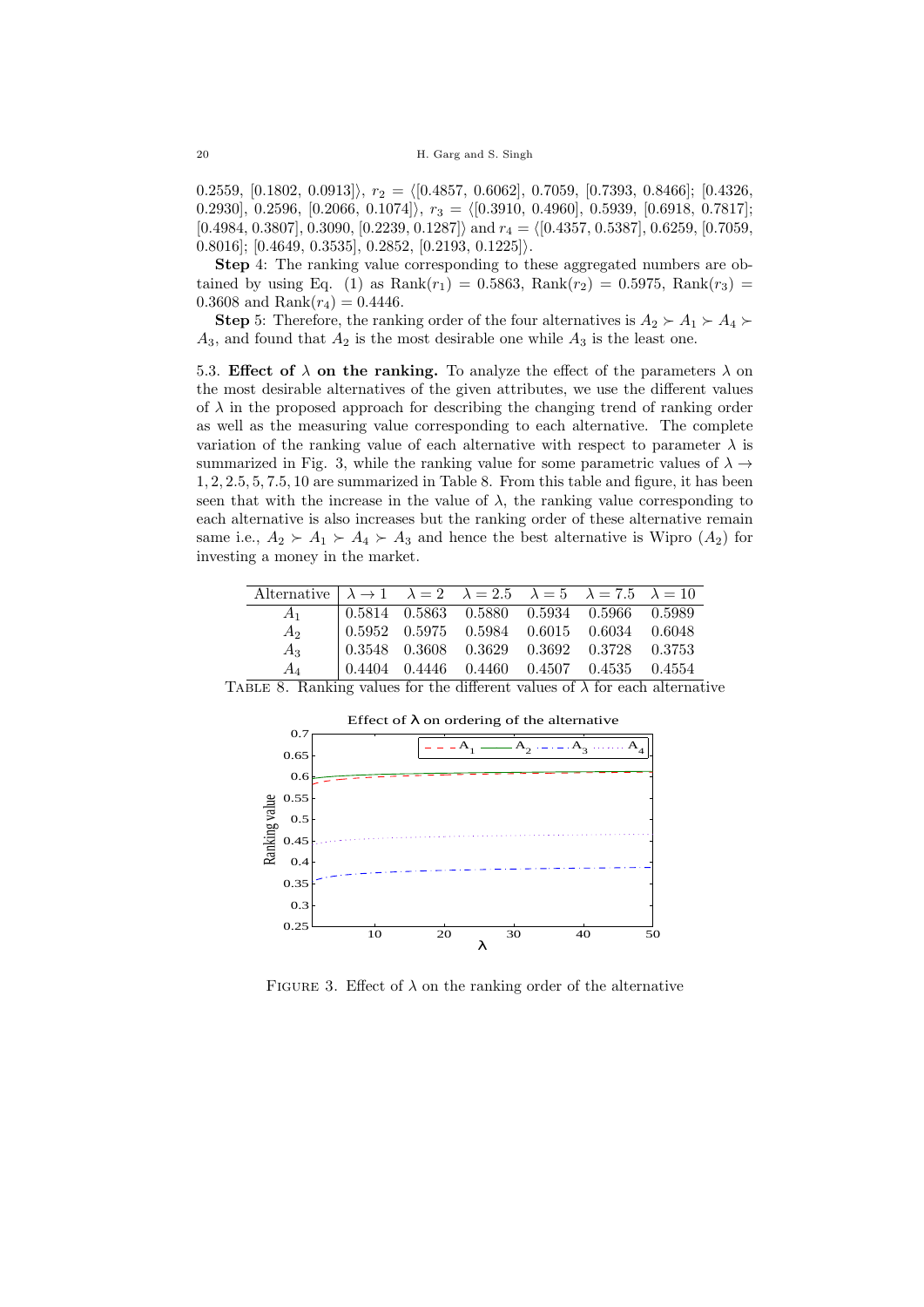5.4. **Comparative studies.** In order to compare the performance of the proposed methods with some existing methods, a comparative studies has been taken in which the existing operators based on algebraic averaging operator [36], geometric operator [37], Einstein based t-norm [33], Hamacher based t-norm operator [24] etc have been considered. The results corresponding to it has been has been shown in Table 9. From this table, it has been analyzed that the best company for investing the money in the market is Wipro  $(A_2)$  than others and this result has been overlapped with the existing studies results which validates the stability of the approach. Furthermore, the proposed operator involve a certain parameter  $\lambda$ , which makes them more flexible in the process of information fusion and is more adequate to model practical decision making problems. Thus, the proposed technique can be suitably utilized to solve the problem of decision-making problem than the other existing measures.

| Method                        | Parameter     | Order of alternatives               |  |  |
|-------------------------------|---------------|-------------------------------------|--|--|
| Xu and Yager [37]             | None          | $A_1 \succ A_2 \succ A_4 \succ A_3$ |  |  |
| $Xu$ [36]                     | None          | $A_2 \succ A_1 \succ A_4 \succ A_3$ |  |  |
| Wang and Liu [33]             | None          | $A_2 \succ A_1 \succ A_4 \succ A_3$ |  |  |
| Liu $[24]$                    | $\gamma=2$    | $A_2 \succ A_1 \succ A_4 \succ A_3$ |  |  |
| Proposed operator             | $\lambda = 2$ | $A_2 \succ A_1 \succ A_4 \succ A_3$ |  |  |
| TABLE 9. Comparative analysis |               |                                     |  |  |

According to the above comparison analysis, the proposed method for addressing the decision-making problems has the following merits with respect to the existing ones.

- (i) Compared with IFWA operator (or IFWG operator) proposed by Xu [36] (or Xu and Yager [37]), the IFWA operator (or IFWG operator) is only a special case of our proposed operators when parameter  $\lambda \rightarrow 1$ . So, our methods are more general. Furthermore, the proposed operators based on Frank t-norms, are more robust and can capture the relationship between the arguments. Moreover, when  $\lambda \to \infty$ , the proposed operators are reduced to the operators based on Lukasiewicz product and Lukasiewicz sum. Therefore, the Frank aggregation operators can contain almost all of the arithmetic aggregation operators and geometric aggregation operators for TIT2IFNs according to different values of parameter *λ*.
- (ii) The proposed methods include a parameter, which can adjust the aggregate value based on the real decision needs, and capture many existing hesitant fuzzy aggregation operators. Therefore, the benefit is that the proposed operators come with their higher generality and flexibility. In other words, the decision maker can use the appropriate parameter value based on their risk preference and actual needs.

## 6. **Conclusion**

The objective of the present manuscript is to present triangular interval type 2 intuitionistic fuzzy aggregation operators by considering the Frank operational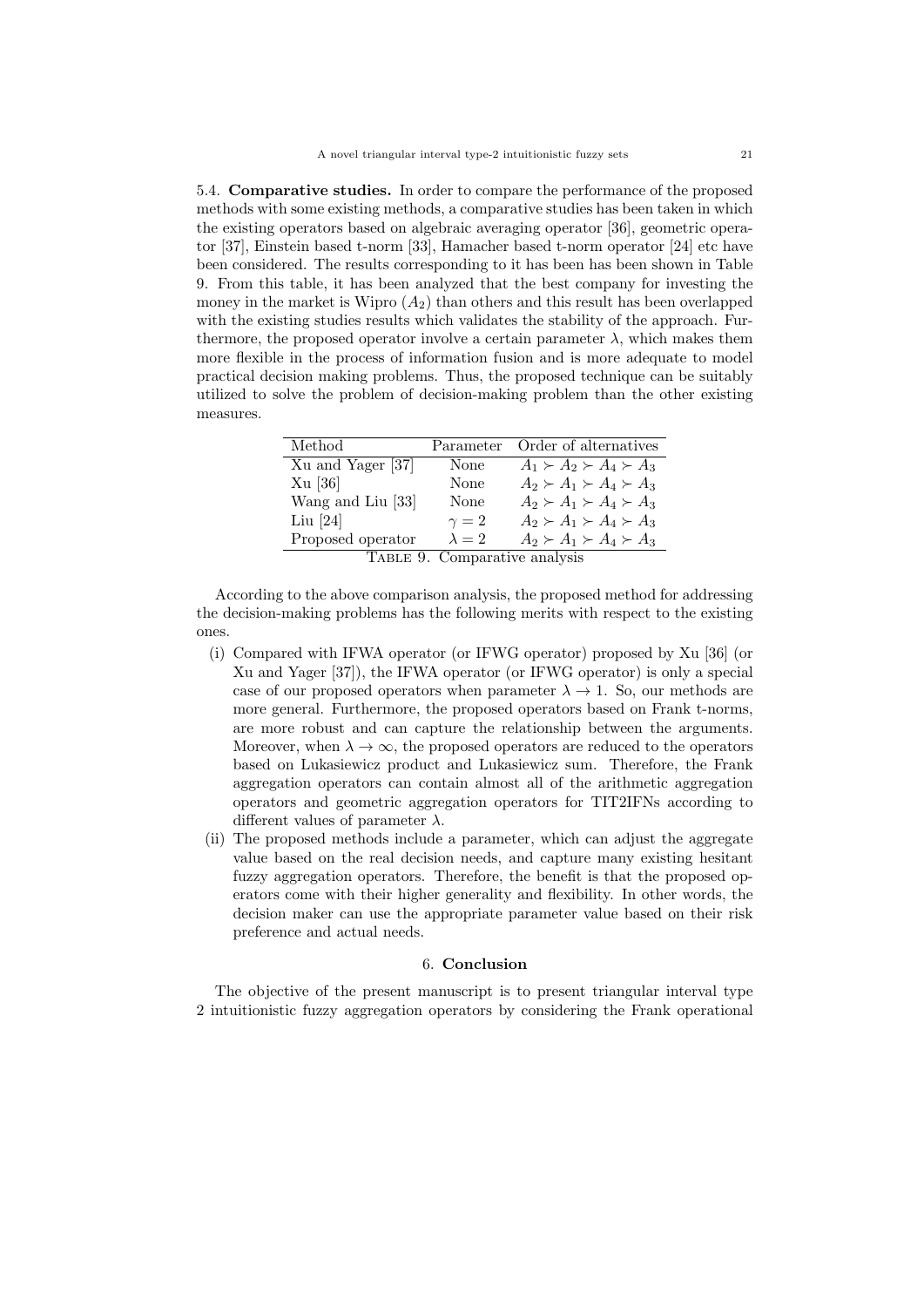laws. For this, some operational laws based on Frank t-norm and conorm has been presented under the triangular type 2 intuitionistic fuzzy environment and then based on its some series of weighted averaging operators such as TIT2IFWA, TIT2IFOWA and TIT2IFHA have been proposed. Various desirable properties of its have also been stated and discussed in details. An illustrative example related to decision making process has been taken for demonstrating the approach. A comparative study with some existing operators shows that the proposed operators and their corresponding techniques provides an alternative ways to solve MCDM problem in a more effective manner. A sensitivity analysis has also been conducted for showing the impact of the decision parameters on to the ranking of the alternatives. In addition, the proposed results corresponding to different values of  $\lambda$  will offer the various choices for the decision maker for assessing the decisions.

## 7. **Appendix**

**Proof of Theorem 4.3:** Since for all *j*,  $\alpha_j = \alpha_0 = \langle [a_0, b_0], c_0, [d_0, e_0]; [A_0, B_0],$  $C_0$ ,  $[D_0, E_0]$ , and  $\sum_{j=1}^n \omega_j = 1$  so by Theorem 4.2, we have

TIT2IFWA
$$
(\alpha_1, \alpha_2, ..., \alpha_n)
$$
 =  $\left\langle \left[ 1 - \log_{\lambda} \left( 1 + \prod_{j=1}^n (\lambda^{1-a_0} - 1)^{\omega_j} \right), 1 - \log_{\lambda} \left( 1 + \prod_{j=1}^n (\lambda^{1-b_0} - 1)^{\omega_j} \right) \right],$   
\n
$$
1 - \log_{\lambda} \left( 1 + \prod_{j=1}^n (\lambda^{1-c_0} - 1)^{\omega_j} \right), \left[ 1 - \log_{\lambda} \left( 1 + \prod_{j=1}^n (\lambda^{1-d_0} - 1)^{\omega_j} \right), \right]
$$
\n
$$
1 - \log_{\lambda} \left( 1 + \prod_{j=1}^n (\lambda^{1-c_0} - 1)^{\omega_j} \right) \right]; \left[ \log_{\lambda} \left( 1 + \prod_{j=1}^n (\lambda^{d_0} - 1)^{\omega_j} \right), \log_{\lambda} \left( 1 + \prod_{j=1}^n (\lambda^{B_0} - 1)^{\omega_j} \right) \right],
$$
\n
$$
\log_{\lambda} \left( 1 + \prod_{j=1}^n (\lambda^{C_0} - 1)^{\omega_j} \right), \left[ \log_{\lambda} \left( 1 + \prod_{j=1}^n (\lambda^{B_0} - 1)^{\omega_j} \right), \log_{\lambda} \left( 1 + \prod_{j=1}^n (\lambda^{B_0} - 1)^{\omega_j} \right) \right] \right\rangle
$$
\n
$$
= \left\langle \left[ 1 - \log_{\lambda} \lambda^{1-a_0}, 1 - \log_{\lambda} \lambda^{1-b_0} \right], 1 - \log_{\lambda} \lambda^{1-c_0}, \left[ 1 - \log_{\lambda} \lambda^{1-d_0}, 1 - \log_{\lambda} \lambda^{1-e_0} \right];
$$
\n
$$
\left[ \log_{\lambda} \lambda^{A_0}, \log_{\lambda} \lambda^{B_0} \right], \log_{\lambda} \lambda^{C_0}, \left[ \log_{\lambda} \lambda^{D_0}, \log_{\lambda} \lambda^{E_0} \right] \right\rangle
$$
\n
$$
= \left\langle [a_0, b_0], c_0, [d_0, e_0]; [A_0, B_0], C_0, [D_0, E_0] \right\r
$$

Thus, proof is completed.

**Proof of Theorem 4.4:** As for all *j*, we have  $\min_j \{a_j\} \le a_j \le \max_j \{a_j\}$ , this implies that  $1 - \max_j \{a_j\} \leq 1 - a_j \leq 1 - \min_j \{a_j\}$ . Hence, for  $\lambda > 1$ , we have  $\lambda^{1-\max\{a_j\}}-1\leq \lambda^{1-a_j}-1\leq \lambda^{1-\min\{a_j\}}-1\Leftrightarrow \lambda^{1-\max\{a_j\}}-1\leq \prod\limits_{j=1}^n$  $(\lambda^{1-a_j}-1)^{\omega_j} \leq$  $\lambda^{1 - \min_{j} \{a_j\}} - 1 \Leftrightarrow 1 - \max_{j} \{a_j\} \leq \log_{\lambda} \left(1 + \prod_{j=1}^{n} \right)$  $(\lambda^{1-a_j} - 1)^{\omega_j}$   $\leq 1 - \min_j\{a_j\}.$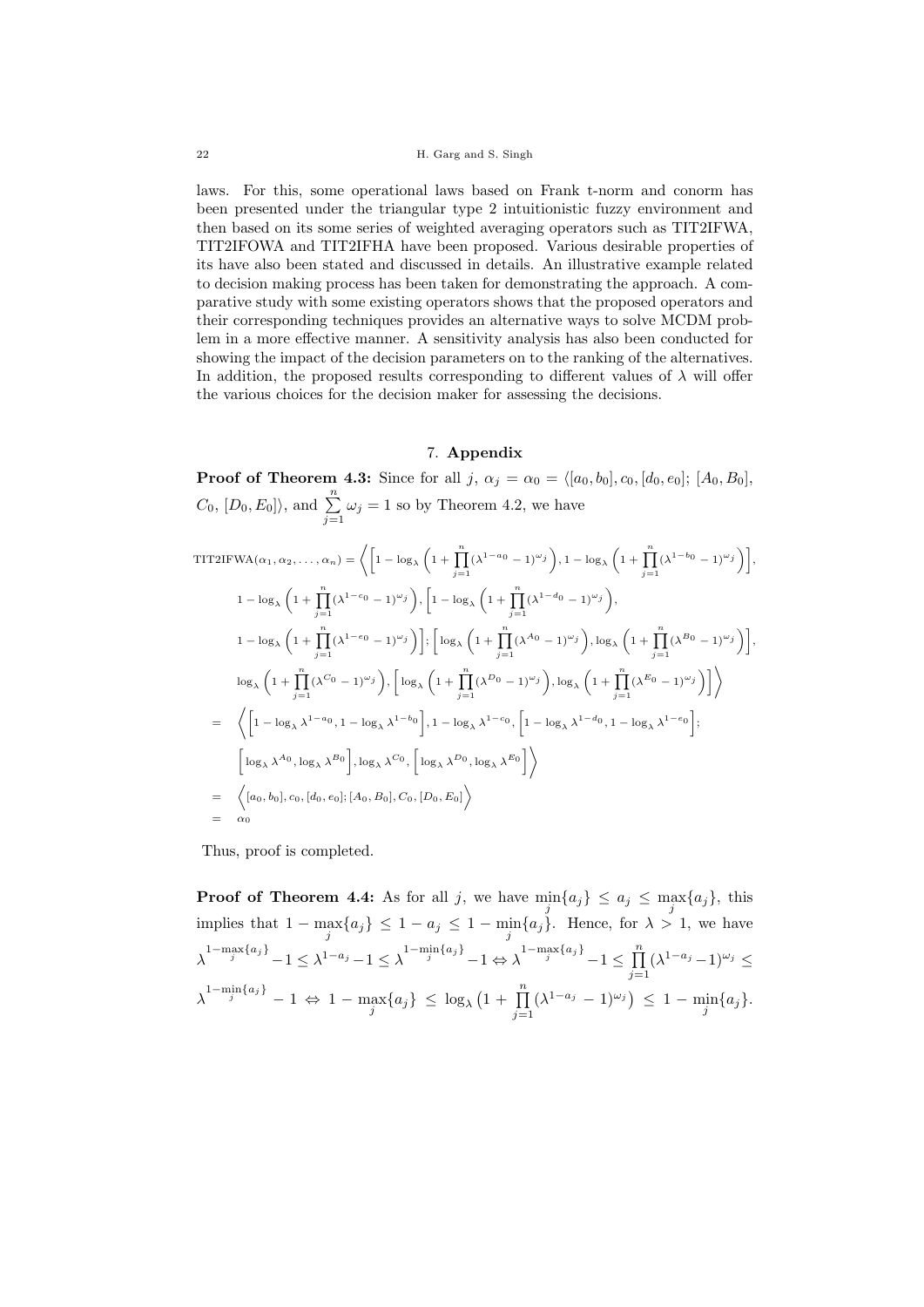Therefore,

$$
\min_{j} \{a_{j}\} \le 1 - \log_{\lambda} \left( 1 + \prod_{j=1}^{n} (\lambda^{1-a_{j}} - 1)^{\omega_{j}} \right) \le \max_{j} \{a_{j}\}
$$
\n(3)

Furthermore, for all j, we have  $\min_j\{A_j\} \leq A_j \leq \max_j\{A_j\}$ , this implies  $\lambda^{\min\{A_j\}}$ 

$$
1 \le \lambda^{A_j} - 1 \le \lambda^{\max\{A_j\}} - 1 \Leftrightarrow \lambda^{\min\{A_j\}} - 1 \le \prod_{j=1}^n (\lambda^{A_j} - 1)^{\omega_j} \le \lambda^{\max\{A_j\}} - 1.
$$
 Thus,

$$
\min_{j} \{A_j\} \le \log_{\lambda} \left(1 + \prod_{j=1}^{n} (\lambda^{A_j} - 1)^{\omega_j}\right) \le \max_{j} \{A_j\} \tag{4}
$$

Let TIT2IFWA $(\alpha_1, \alpha_2, \ldots, \alpha_n) = \langle [a, b], c, [d, e]; [A, B], C, [D, E] \rangle$ . Then from Eq. (3) and (4) we have,  $\min_j\{a_j\} \le a \le \max_j\{a_j\}$  and  $\min_j\{A_j\} \le A \le \max_j\{A_j\}$ . Similarly, we have  $\min_j\{b_j\} \le b \le \max_j\{b_j\}, \min_j\{c_j\} \le c \le \max_j\{c_j\}, \min_j\{d_j\} \le c$  $d \leq \max_{j}\{d_j\},\ \min_{j}\{e_j\} \leq e \leq \max_{j}\{e_j\}, \min_{j}\{B_j\} \leq B \leq \max_{j}\{B_j\}, \min_{j}\{C_j\} \leq C \leq$  $\max_j\{C_j\}$ ,  $\min_j\{D_j\} \le D \le \max_j\{D_j\}$ ,  $\min_j\{E_j\} \le E \le \max_j\{E_j\}$ . Hence, by using Eq.  $(1)$ , we have

Rank (α) = 
$$
\left(\frac{(a-A)+(e-E)}{2}+1\right)\left(\frac{a-A+b-B+4(c-C)+d-D+e-E}{8}\right)
$$
  
\n $\leq \left(\frac{\max\{a_j\}-\min\{A_j\}+\max\{e_j\}-\min\{E_j\}}{2}+1\right)\times$   
\n $\times \left(\frac{\max\{a_j\}-\min\{A_j\}+\max\{b_j\}-\min\{B_j\}+4\max\{c_j\}}{-4\min\{C_j\}+\max\{d_j\}-\min\{B_j\}+\max\{e_j\}-\min\{E_j\}}{8}\right)$   
\n= Rank (α<sup>+</sup>)

and

Rank (α) = 
$$
\left(\frac{(a-A)+(e-E)}{2}+1\right)\left(\frac{a-A+b-B+4(c-C)+d-D+e-E}{8}\right)
$$
  
\n $\geq \left(\frac{\min\{a_j\}-\max\{A_j\}+\min\{e_j\}-\max\{E_j\}}{2}+1\right)\times$   
\n $\times \left(\frac{\min\{a_j\}-\max\{A_j\}+\min\{b_j\}-\max\{B_j\}+4\min\{c_j\}}{3}+\min\{b_j\}-\max\{B_j\}+4\min\{c_j\}}{8}\right)$   
\n $\times \left(\frac{-4\max\{C_j\}+\min\{d_j\}-\max\{D_j\}+\min\{e_j\}-\max\{E_j\}}{8}\right)$   
\n= Rank (α<sup>-</sup>)

Therefore, *α*

$$
\vdash \leq \text{TIT2IFWA}(\alpha_1, \alpha_2, \ldots, \alpha_n) \leq \alpha^+.
$$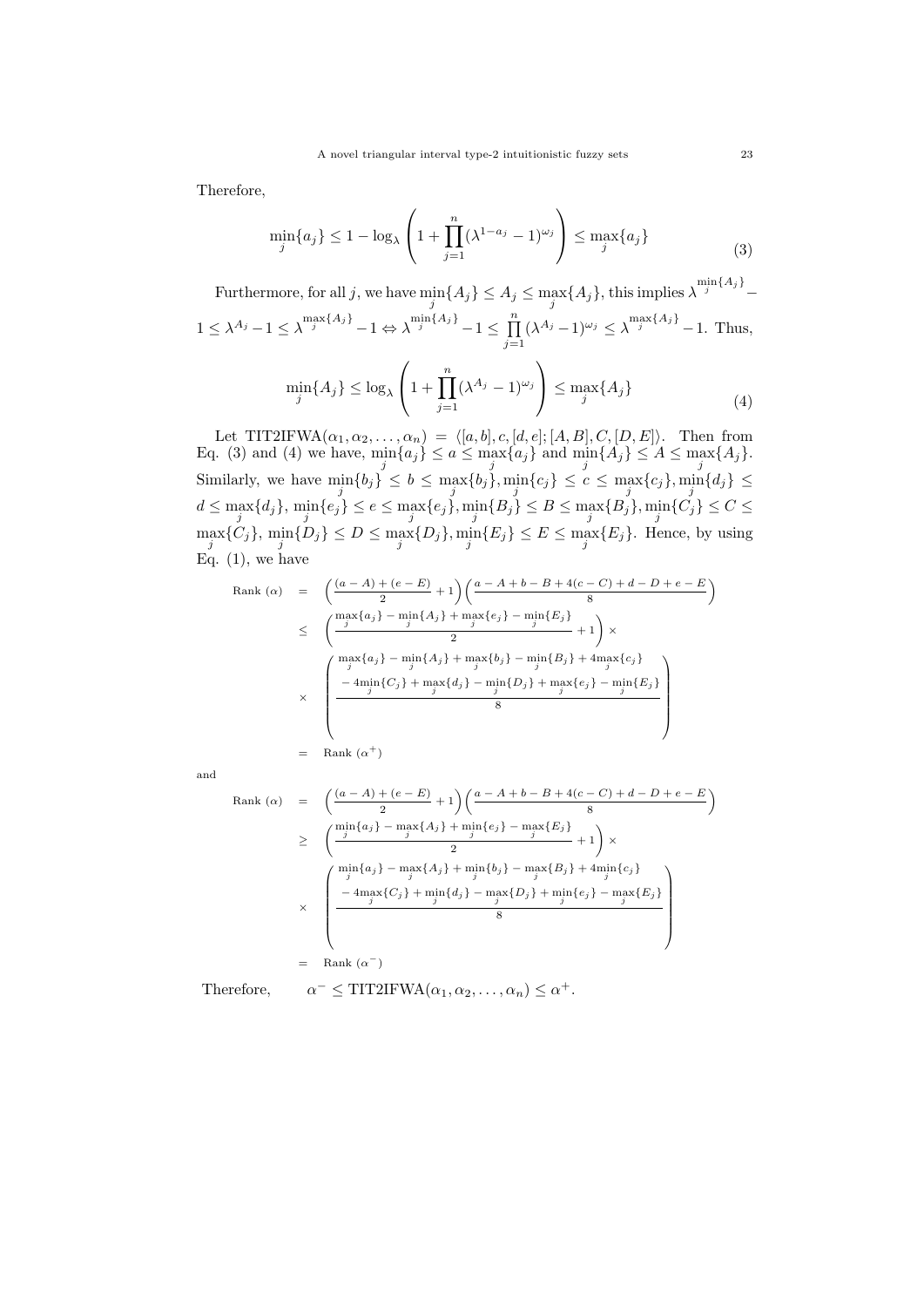#### 24 H. Garg and S. Singh

#### **REFERENCES**

- [1] K. Atanassov, Intuitionistic Fuzzy Sets, Theory and Applications, Physica-Verlag, Heidelberg, 1999.
- [2] K. Atanassov, G. Gargov, *Interval valued intuitionistic fuzzy sets*, Fuzzy Sets and Systems, **31(3)** (1989), 343 – 349.
- [3] K. T. Atanassov, *Intuitionistic fuzzy sets*, Fuzzy Sets and Systems, **20(1)** (1986), 87 96.
- [4] O. Castillo, P. Melin, R. Tsvetkov, K. Atanassov, *Short remark on interval type-2 fuzzy sets and intuitionistic fuzzy sets*, Notes on Intuitionistic Fuzzy Sets, **20 (2)** (2014),  $1 - 5$ .
- [5] S. M. Chen, L. W. Lee, *Fuzzy multiple attributes group decision-making based on the ranking values and the arithmetic operations of interval type - 2 fuzzy sets*, Expert Systems with Applications, **37 (1)** (2010), 824 – 833.
- [6] S. M. Chen, M. W. Yang, L. W. Lee, S. W. Yang, *Fuzzy multiple attributes group decisionmaking based on ranking interval type-2 fuzzy sets*, Expert Systems with Applications, **39 (5)** (2012), 5295–5308.
- [7] S. M. Chen, M. W. Yang, S. W. Yang, T. W. Sheu, C. J. Liau, *Multicriteria fuzzy decision making based on interval-valued intuitionistic fuzzy sets*, Expert Systems with Applications, **39(15)** (2012), 12085 – 12091.
- [8] K. P. Chiao, *Multiple criteria group decision making with triangular interval type-2 fuzzy sets*, 2011 IEEE International Conference on Fuzzy Systems (FUZZ-IEEE 2011), (2011), 2575 - 2582.
- [9] G. Deschrijver, E. Kerre, *A generalization of operators on intuitionistic fuzzy sets using triangular norms and conorms*, Notes on Intuitionistic Fuzzy sets, **8(1)** (2002), 19 –27.
- [10] M. J. Frank, *On the simultaneous associativity of*  $F(x, y)$  and  $x + y F(x, y)$ , Aequationes Mathematicae, **19(1)** (1979), 194 – 226.
- [11] H. Garg, *Generalized intuitionistic fuzzy interactive geometric interaction operators using Einstein t-norm and t-conorm and their application to decision making*, Computer and Industrial Engineering, **101** (2016), 53 – 69.
- [12] H. Garg, *Some Picture Fuzzy Aggregation Operators and Their Applications to Multicriteria Decision-Making*, Arabian Journal for Science and Engineering, **42(12)** (2017), 5275 – 5290.
- [13] H. Garg, *A new improved score function of an interval-valued Pythagorean fuzzy set based TOPSIS method*, International Journal for Uncertainty Quantification, **7** (2017), 463 - 474.
- [14] H. Garg, *Generalized intuitionistic fuzzy multiplicative interactive geometric operators and their application to multiple criteria decision making*, International Journal of Machine Learning and Cybernetics, **7(6)** (2016), 1075 – 1092.
- [15] H. Garg, *A new generalized improved score function of interval-valued intuitionistic fuzzy sets and applications in expert systems*, Applied Soft Computing, **38** (2016), 988 – 999.
- [16] H. Garg, *A new generalized Pythagorean fuzzy information aggregation using Einstein operations and its application to decision making*, International Journal of Intelligent Systems, **31 (9)** (2016), 886 – 920.
- [17] H. Garg, *Some series of intuitionistic fuzzy interactive averaging aggregation operators*, SpringerPlus, **5 (1)** (2016), 999, doi: 10.1186/s40064-016-2591-9
- [18] H. Garg, *Generalized Pythagorean fuzzy geometric aggregation operators using Einstein tnorm and t-conorm for multicriteria decision-making process*, International Journal of Intelligent Systems, **32 (6)** (2017), 597 – 630.
- [19] H. Garg, *Novel intuitionistic fuzzy decision making method based on an improved operation laws and its application*, Engineering Applications of Artificial Intelligence, **60** (2017), 164 – 174.
- [20] H. Garg, N. Agarwal, A. Choubey, *Entropy based multi-criteria decision making method under fuzzy environment and unknown attribute weights*, Global Journal of Technology and Optimization, **6 (3)** (2015), 13 – 20.
- [21] D. K. Jana, *Novel arithmetic operations on type-2 intuitionistic fuzzy and its applications to transportation problem*, Pacific Science Review A: Natural Science and Engineering, **18 (3)**  $(2016), 178 - 189.$